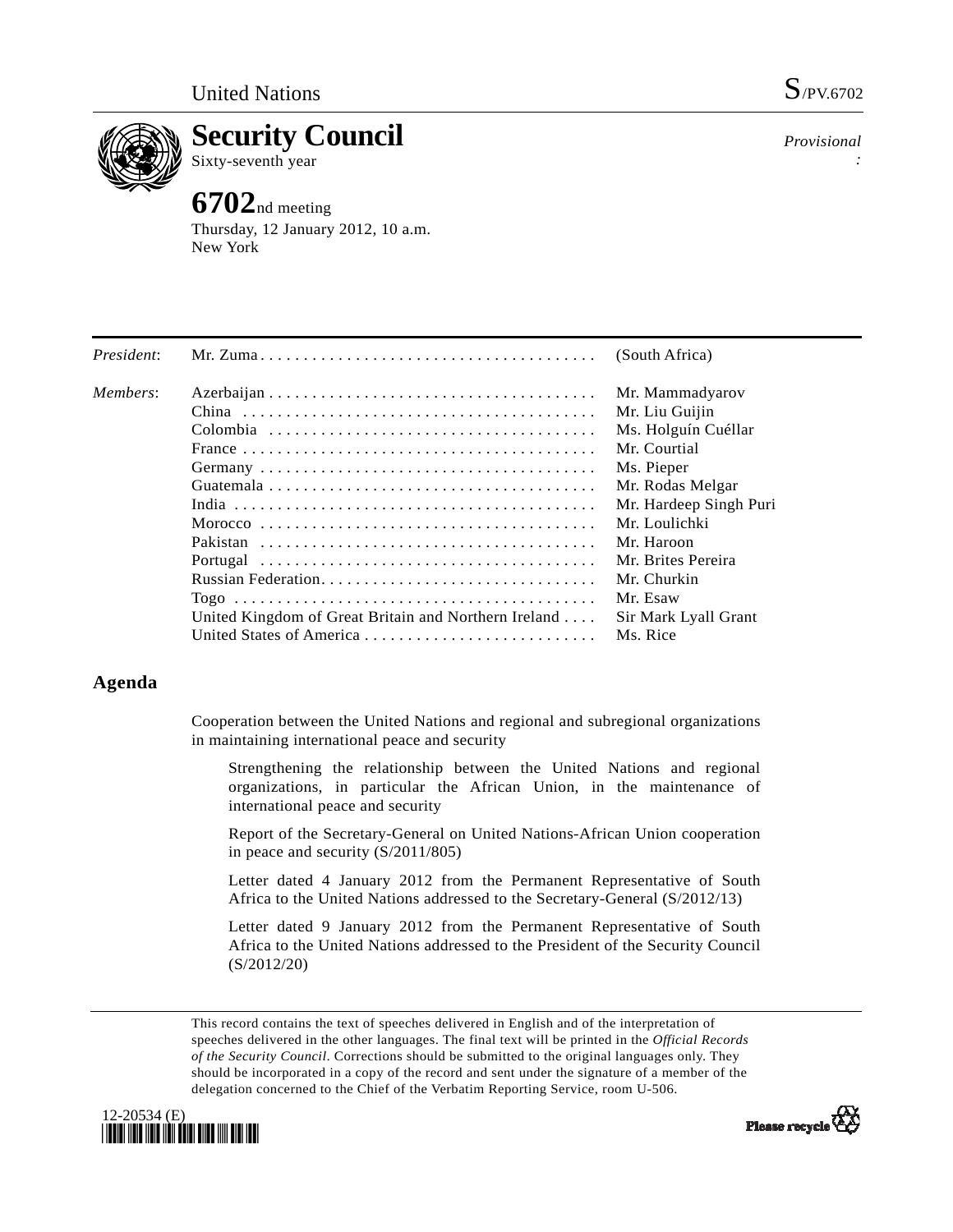*The meeting was called to order at 10.40 a.m.* 

## **Adoption of the agenda**

 *The agenda was adopted.* 

**Cooperation between the United Nations and regional and subregional organizations in maintaining international peace and security** 

> **Strengthening the relationship between the United Nations and regional organizations, in particular the African Union, in the maintenance of international peace and security**

 **Report of the Secretary-General on United Nations-African Union cooperation in peace and security (S/2011/805)** 

 **Letter dated 4 January 2012 from the Permanent Representative of South Africa to the United Nations addressed to the Secretary-General (S/2012/13)** 

 **Letter dated 9 January 2012 from the Permanent Representative of South Africa to the United Nations addressed to the President of the Security Council (S/2012/20)** 

**The President**: Under rule 37 of the Council's provisional rules of procedure, I invite the representatives of Ethiopia, Kenya and Nigeria to participate in this meeting.

 Under rule 39 of the Council's provisional rules of procedure, I invite His Excellency Mr. Ramtane Lamamra, Commissioner for Peace and Security of the African Union (AU), to participate in this meeting.

 I wish to welcome the Secretary-General, Ministers and other representatives participating in today's meeting. Their presence is an affirmation of the importance of the subject matter to be addressed.

 The Security Council will now begin its consideration of the item on its agenda.

 Members of the Council have before them document S/2012/25, which contains the text of a draft resolution submitted by Colombia, India, Pakistan, South Africa and Togo.

 I wish to draw the attention of Council members to document S/2011/805, which contains the report of the Secretary-General on United Nations-African Union cooperation in peace and security. I also wish to

draw the attention of Council members to document S/2012/20, which contains a letter dated 9 January 2012 from the Permanent Representative of South Africa to the United Nations addressed to the President of the Security Council, and to document S/2012/13, which contains a letter dated 4 January 2012 from the Permanent Representative of South Africa to the United Nations addressed to the Secretary-General, transmitting a concept paper on the item to be considered.

 I shall now make a statement in my national capacity.

 Let me take this opportunity to thank everyone here for participating in this important debate on the relationship between the United Nations and regional organizations, and in particular the African Union. Their presence here bears testimony to the significance they attach to this matter, and indeed to the African continent.

 Allow me also to express my appreciation to the Secretary-General for his report on the topic of this debate. I would also like to thank him for his personal commitment to the strengthening of the relationship between the United Nations and the African Union.

 When the founders of the United Nations drafted the Charter, they had the foresight and vision to enshrine in it provisions that encourage cooperation between the United Nations and regional organizations in the maintenance of international peace and security. More than six decades ago, when the Charter was drafted, there was no practical example of how this cooperation would be structured and executed. However, Chapter VIII of the Charter was groundbreaking in that, in spite of the fact that there were no regional organizations at the time, it provided for flexibility in cases where such regional organizations would be established.

 As members are aware, most African countries were still under colonial rule when the United Nations was formed in 1945. Our concerns, issues and voices were not considered. The absence of African countries at the time of the formation of the United Nations is reflected in the fact that not a single African country is a permanent member of the Security Council. This is despite the fact that, on average, about 70 per cent of the agenda items of the Security Council concern Africa. It is a huge continent that has 54 member States, representing more than 1 billion people.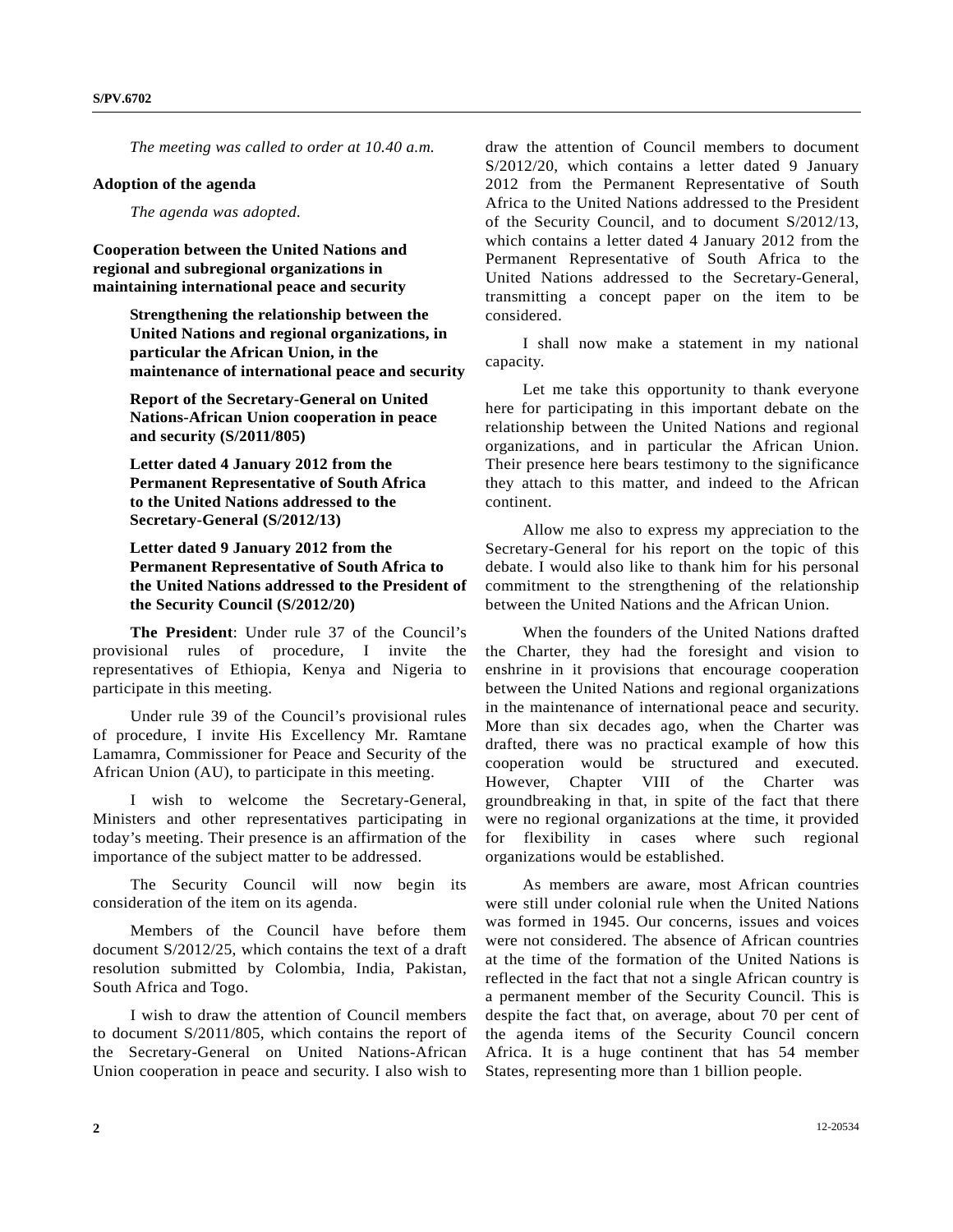The failure of representation, on a permanent basis, of such a big part of the globe in such an important body as the Security Council points to the necessity and urgency of the fundamental reform of the Council so that it can become more representative and legitimate. This body believes in and preaches the culture of democracy and the will of the majority, which is the key element in a democratic system. At the same time, however, it cannot, in some of its key and decisive structures, practise something that contradicts the purposes and the principles of its founding Charter.

 The African Union, the successor to the Organization of African Unity, was established a decade ago to coordinate and spearhead the continent's efforts towards development and common security. Through its peace and security organs, the African Union has contributed immensely to the improvement of peace and security and to the promotion of democracy and respect for human rights in Africa. The AU has also sought to give practical meaning to the vision of the United Nations Charter on cooperation with regional organizations.

 We are mindful of the fact that the United Nations Charter gives the Security Council the primary mandate and responsibility for the maintenance of international peace and security, including on the African continent. At the same time, we are of the view that recognition should be accorded to the fact that the Charter encourages cooperation with regional bodies, such as the AU, in carrying out the United Nations mandate in line with the spirit of subsidiarity. It is our view that close cooperation with regional bodies has advantages.

 Regional bodies are closer to the situation, are familiar with the issues and often understand the dynamics of a given conflict. Neighbouring countries also often bear the burden and consequences of conflict in their neighbourhoods. It is for this very reason that we support the principle of complementarity between the AU and the United Nations and their respective Security Councils.

 We are pleased with the cooperation that has existed between the African Union and the United Nations since the AU's formation 10 years ago. The adoption of resolution 1809 (2008) in particular was a significant development in strengthening our cooperation. That positive experience has laid a firm foundation for further enhancing and strengthening the strategic relationship between the AU and the United Nations.

 Critical to building a stronger relationship will be to avoid a situation such as that which transpired during the conflict in Libya last year. As everybody is aware, the AU developed a political road map that would have assisted in resolving the political conflict in that country. The AU's plan was completely ignored in favour of the bombing of Libya by NATO forces. The consequences of the actions that were carried out in Libya in the name of the Security Council have spilled over into other countries of the region. A problem that was confined to one country, Libya, has now grown into a regional problem. It is the view of the AU that resolution 1973 (2011) was largely abused in some specific respects.

 The lesson we should draw from the Libyan experience is that greater political coherence and a common vision between the AU and the United Nations are critical to the resolution of African conflicts. The views of the African Union must be listened to if we are to strengthen our relationship and prevent further conflict. We now need the United Nations, the AU and the League of Arab States to work together to help the Libyan people to resolve the situation in which they find themselves.

 It is also important that those who implement the decisions of the Security Council interpret those decisions correctly. They should also be held accountable for the actions they take in implementing the Security Council's binding mandates. Unless we take that serious view, the Security Council will be undermined and lose credibility and respect in the eyes of the world.

 Africa can prosper and stability can be maintained if we also avoid what happened during the Cold War. We must never forget to take lessons from history. As Council members are aware, a lot of destabilization and conflict in the continent was condoned and sometimes actively supported by the protagonists of the Cold War because the conflict furthered their interests. That should never be allowed to happen again. Africa must never again be a playground for furthering the interests of other regions. It is important to underline that point so that conflicts in Africa become manageable. They will be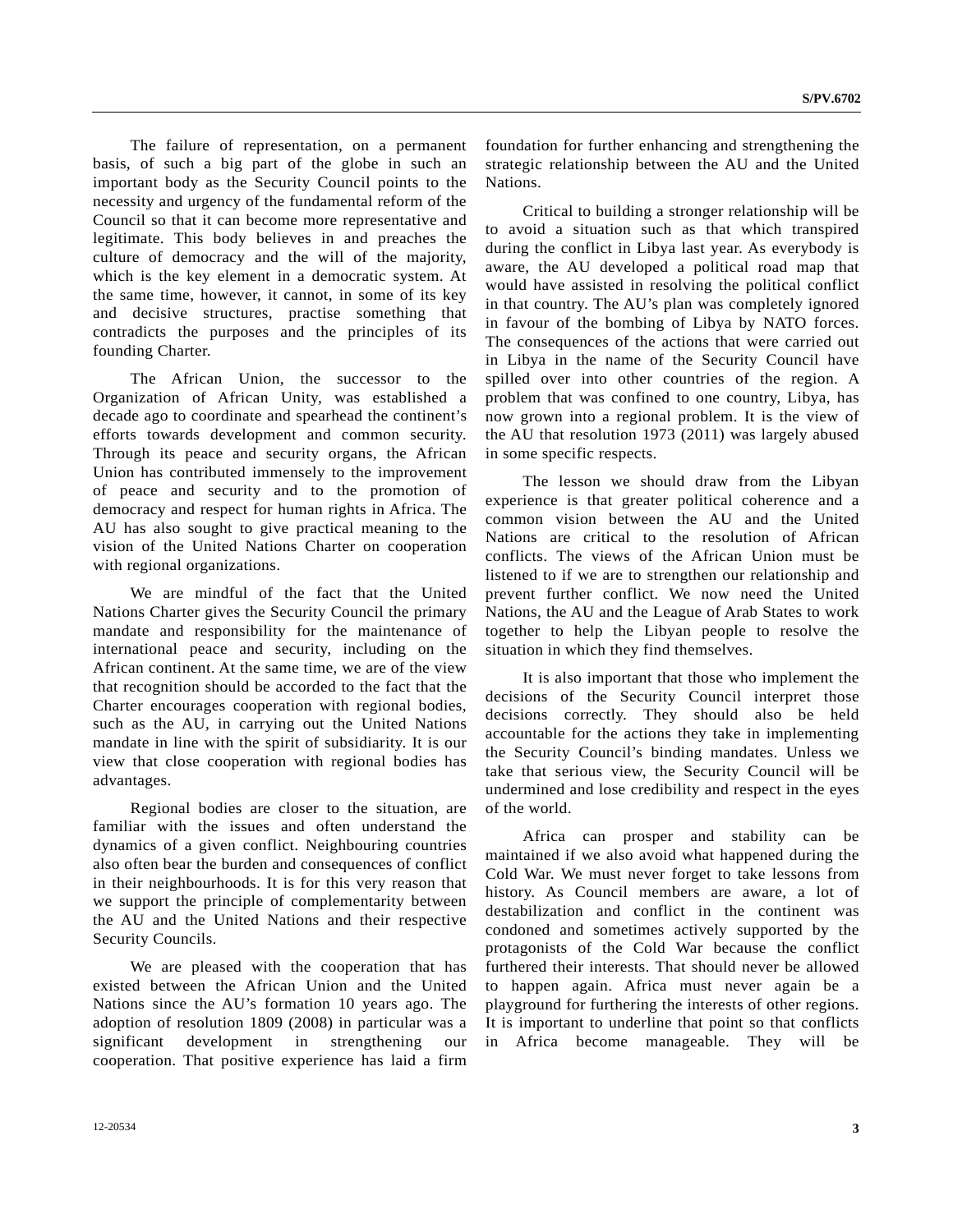manageable if they are not promoted or aided from outside the continent.

 We have gained insight and understanding from the experience of cooperation between the African Union and the United Nations over the past decade in addressing matters of peace and security. Based on that experience, we wish to make the following proposals for strengthening the strategic cooperation between the two bodies.

 First, we are of the strong view that there is a need for greater strategic political coherence between the two organizations in the resolution, prevention and management of conflicts in Africa. In that respect, the relationship between the Security Council and the African Union Peace and Security Council is of critical significance. Mechanisms must be found to avoid duplications and divergent points of departure in terms of the approach. We therefore believe that we should institutionalize the relationship between the two Councils if our common objective of maintaining international peace and security is to be maintained. In that regard, aligning our collective policies, strategies and mechanisms for conflict prevention, mediation and resolution in Africa is paramount.

 Secondly, we should consider the possibility of developing and defining modalities for cooperation and decision-making between the two institutions. That will assist in ensuring uniformity, consistency and certainty when the two institutions are pursuing a common objective. We believe that this proposal will particularly assist in addressing the challenge of how the Security Council reacts to the requests, suggestions and proposals of the African Union Peace and Security Council.

 Thirdly, we are convinced that a clear division of labour will be crucial to the success of the strategic partnership between the two organizations. That has to take into account the different competencies, capacities and comparative advantages of the two bodies.

 Finally, the issue of capacity-building and sustainable resource allocation remains a fundamental challenge. That is something that the African Union needs to discuss with the United Nations in order to explore solutions.

 The African continent has in the past decade demonstrated sufficient political will and commitment to rid the continent of all conflicts and wars. We are

working hard to move the continent forward on a sustainable path of socio-economic development and prosperity. We know that we have the support of the United Nations on that path. We would like once again to reiterate that, for the African continent, the strengthening of the strategic relationship between the African Union and United Nations is critical if we are to rid our continent of the scourge of conflicts that has scarred Africa for decades.

 Last weekend, the African National Congress, the oldest liberation movement on the African continent, celebrated 100 years of existence. We wish once again to thank the United Nations and its members for the support that they provided to the people of South Africa during the struggle for liberation. The United Nations declared apartheid a crime against humanity and, in so doing, put enormous pressure on the apartheid regime and on its supporters. In this centenary year, we extend our deepest gratitude to the United Nations for supporting freedom, peace, human rights and justice in our country. We also thank the Secretary-General for the recent high-level symposium on South Africa's contribution to the fight against racism and xenophobia, held here at United Nations Headquarters last September.

 We pledge to continue our dedication and commitment to human rights, peace, democracy and justice so that the support of countless men and women here at United Nations Headquarters can prove not to have been in vain. In that respect, partnership with the international community and with the United Nations in particular is critical. I wish the Council well in this debate.

 I now resume my functions as President of the Security Council.

 I give the floor to the Secretary-General, His Excellency Mr. Ban Ki-moon.

**The Secretary-General**: I would like to begin by commending you, Sir, for having organized this very important meeting at the beginning of the new year, 2012.

 At the outset, I would like to welcome most warmly the delegations of Azerbaijan, Guatemala, Morocco, Pakistan and Togo, which have joined the Security Council as the newest non-permanent members. I look forward to their active participation and to their committed involvement in the various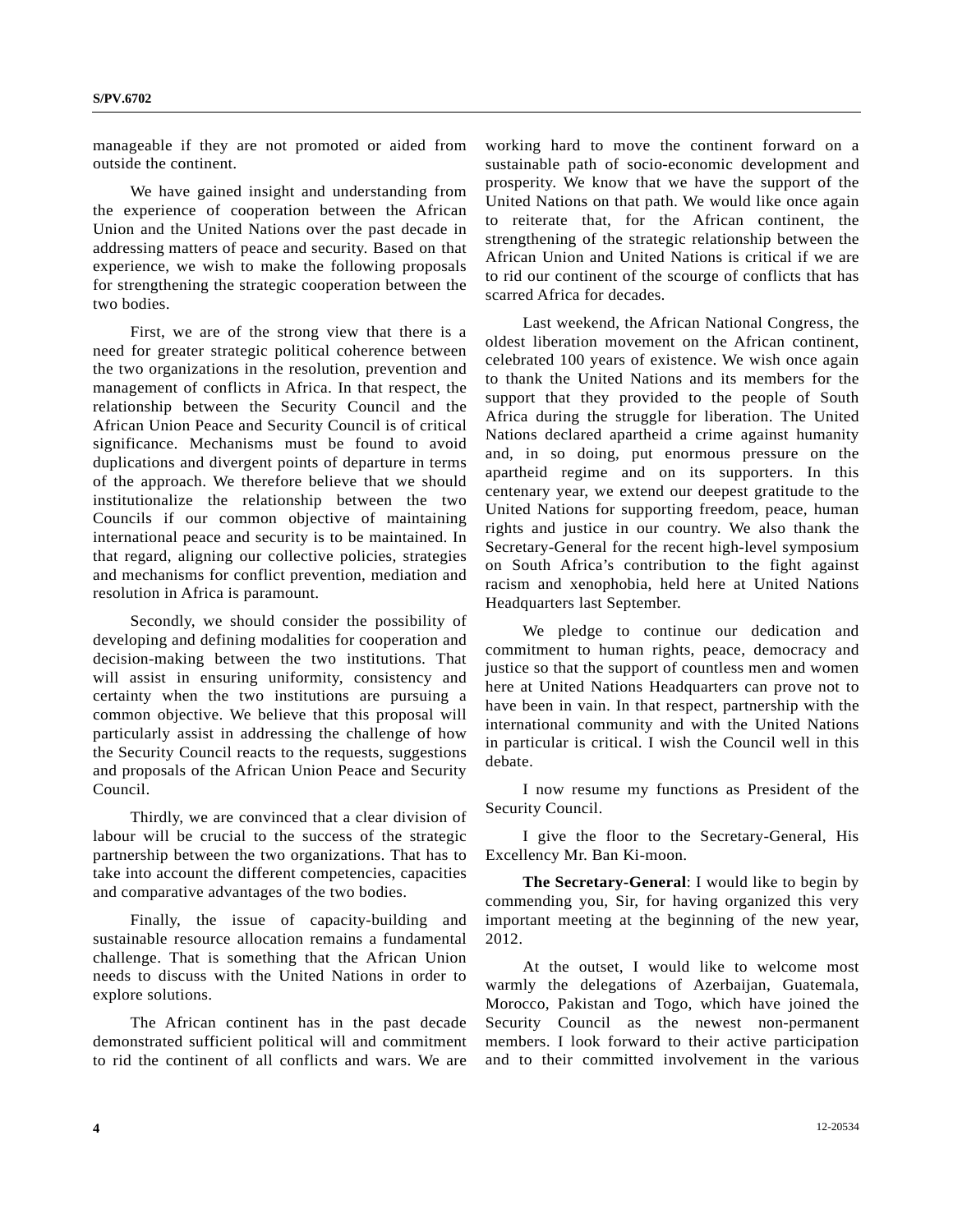agenda items before the Council. Their contributions will be greatly valued by the Council, as well as by the Secretariat. I wish them a very productive engagement in this Chamber.

 I would also like to express my deepest appreciation to the delegations of Bosnia and Herzegovina, Brazil, Gabon, Lebanon and Nigeria for their committed involvement and hard work during the past two years. They have done much to bring credit to the Council, and their contributions will be long remembered.

 The African Union (AU) is a vital strategic partner to the United Nations, and South Africa is utilizing its presidency to deepen that relationship. I welcome its continued engagement.

 I also recognize Ambassador Ramtane Lamamra, Commissioner for Peace and Security of the African Union, and welcome the recent and first-ever AU report on United Nations-AU cooperation. I thank the Chairperson of the African Union Commission, Jean Ping, for his initiative and leadership. As Secretary-General, my remit is global, but I attach great importance to the role of regional and subregional organizations, as recognized in Chapter VIII of the United Nations Charter.

 Here at the United Nations, activities to enhance stability in Africa take up a significant part of the agenda of the Security Council and they are among my leading priorities. Over the past decade, the AU and subregional organizations have significantly bolstered their own role in building an architecture for peace and security on the African continent. Together, our collective efforts in conflict prevention and mediation, peacekeeping and peacebuilding are making a real difference throughout the continent.

 Of course, there is more room for improvement. We often face complex and fast-moving crises, and we are establishing mechanisms to build common understanding and approaches. The annual meetings between the Security Council and the AU Peace and Security Council are one important example. There will be differences. That is natural. Organizations with different mandates, membership and perspectives will occasionally have differences in approach. The question is how we manage those differences — how we work together. My report (S/2011/805) and this discussion are about building on our successes, improving coherence and harmonizing decisionmaking from a firm foundation of shared values and principles.

 Over the past few years, we have strengthened our partnership with the African Union at the Secretariat level in several concrete ways. First, the United Nations-African Union Joint Task Force on Peace and Security has proven to be an effective mechanism for consultations on an array of issues, including Côte d'Ivoire, Libya, Somalia and the Sudan. Secondly, we have revamped our Office in Addis Ababa to further strengthen our cooperation, including by improving early-warning information that will help foster timely action and joint threat analysis. Through military and police planners based in Addis Ababa, we have supported the AU's planning for its expansion of the operations of the African Union Mission in Somalia (AMISOM). We also continue to work closely on other key areas, such as elections, conflict prevention and post-conflict reconstruction. Thirdly, our regional offices, peacekeeping operations and special political missions are cooperating closely with the AU and subregional organizations.

 Examples abound, including the African Union-United Nations Hybrid Operation in Darfur and joint mediation efforts there, United Nations logistics and planning support to AMISOM, joint efforts to combat the threat posed by the Lord's Resistance Army (LRA), cooperation between Special Envoy Menkerios and the African Union High-level Implementation Panel led by President Mbeki, and much more. The United Nations Office for West Africa, working closely with the AU and the Economic Community of West African States, has also been active in defusing tensions throughout the subregion. The newly established United Nations Regional Office for Central Africa, in cooperation with the Economic Community of Central African States, can play a similar role.

 Fourthly and finally, joint assessment missions have also been essential in ensuring a common understanding of emerging issues. For example, we recently deployed such a mission to the Sahel to assess how developments in Libya are affecting the region. We also have just dispatched a joint mission to the four countries affected by the LRA. And under the leadership of the AU, we have worked together to develop a strategic concept for future AMISOM operations, which is now under consideration by the Security Council.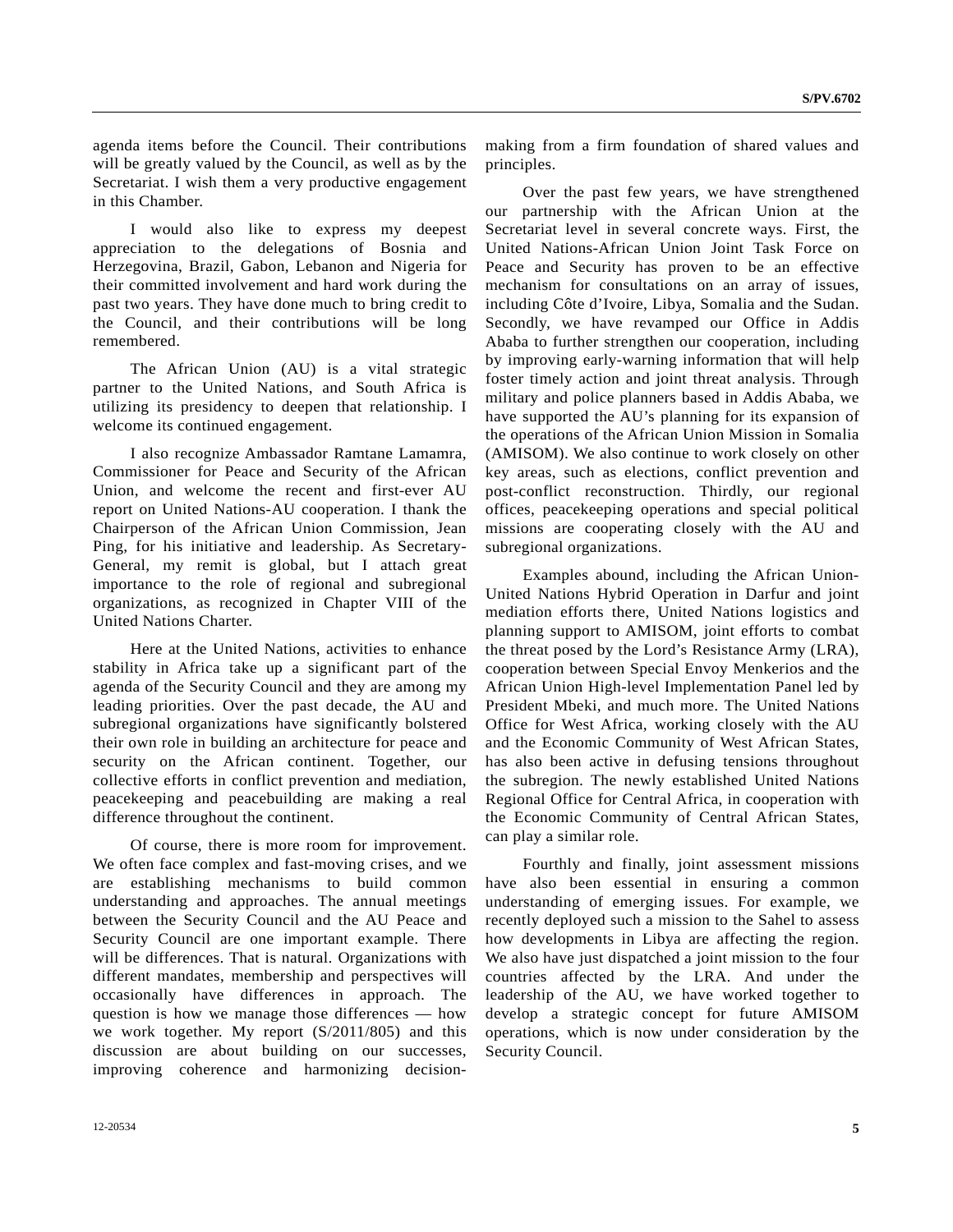I am greatly encouraged by the concrete progress we have made in recent years. Let us pledge to do even more to enhance our partnership. We can do so by learning new lessons, developing new tools and intensifying our engagement with civil society and women's groups active in mediation and conflict prevention, particularly at the local level.

 As we look ahead, we will need to ensure flexibility, so that each new situation is addressed on its own merits. We must also promote innovative arrangements in complex situations that may require joint actions, joint operations or enhanced partnerships. As we do so, let us strive to maximize our collective efforts and limited resources, and ensure that each partnership arrangement has a clearly defined division of labour and roles and responsibilities for each organization. Regional organizations have comparative advantages. So does the United Nations, not least the weight of international law and the primary responsibility of the Security Council in the maintenance of international peace and security.

 Finally, let me say that I am eager to attend the African Union summit later this month. It will be my sixth African Union summit in a row. I look forward to my meetings with African leaders and to continuing to explore how we can make our strong partnership even stronger in the years ahead.

 **The President**: I thank the Secretary-General for his statement.

I now give the floor to Mr. Lamamra.

**Mr. Lamamra**: I would like to first acknowledge the presence of President Jacob Zuma of the Republic of South Africa. His decision to be here with us to preside over this meeting is a further illustration of his leadership and the commitment of South Africa to the promotion of a strong strategic partnership between the United Nations and the African Union (AU) in peace and security matters. Over the years, South Africa has used its successive memberships in the Security Council to push forward that agenda, within the framework of Chapter VIII of the United Nations Charter. The African Union Commission is deeply appreciative of that effort and the results achieved so far.

 Let me also recognize the presence of Secretary-General Ban Ki-moon. Since his appointment at the helm of the Secretariat, he has spared no effort in promoting the AU-United Nations partnership in the area of peace and security, building on earlier initiatives aimed at ensuring that regional arrangements fully play their role in the post-cold war security architecture. In his report of October 2010 on United Nations support to AU peacekeeping operations authorized by the Security Council, the Secretary-General rightly observed that "[t]he complex challenges in the world today require a revitalized and evolving interpretation of Chapter VIII of the Charter of the United Nations" *(S/2010/514, para. 54)*. The African Union fully shares that view.

 It would be remiss of me not to pay tribute to the Security Council and to its members. In the past three years, the Council has held no less than four meetings devoted to the African Union-United Nations partnership. This is a clear indication of its commitment and of its realization that, indeed, the daunting peace and security challenges that continue to face Africa require an innovative and creative partnership between the AU and the United Nations.

 Today's debate comes at a time of renewed recognition of the importance of building a strong partnership between the AU and the United Nations in order to enhance our efforts to promote peace, security and stability on the African continent. The turbulence that the partnership went through last year only adds to the urgency of more clearly defining this relationship.

 In carrying forward this debate, we have the privilege of learning from our most recent experiences. We also have the privilege of having before us the reports submitted by both the Secretary-General of the United Nations and the African Union Commission Chairperson. These are two complementary inputs which provide not only an assessment of where we stand as far as the partnership is concerned, but also useful recommendations on the way forward. I note that at their fifth consultative meeting, held in Addis Ababa on 21 May 2011, both the AU Peace and Security Council and the Security Council stressed that they were looking forward to these reports.

 The strategic relationship between the AU and the United Nations has been growing steadily. Cooperation between the Commission and the Secretariat has recorded commendable achievements, as demonstrated by the regular consultations between AU and United Nations senior officials on issues of common concern and the mechanisms put in place to that end.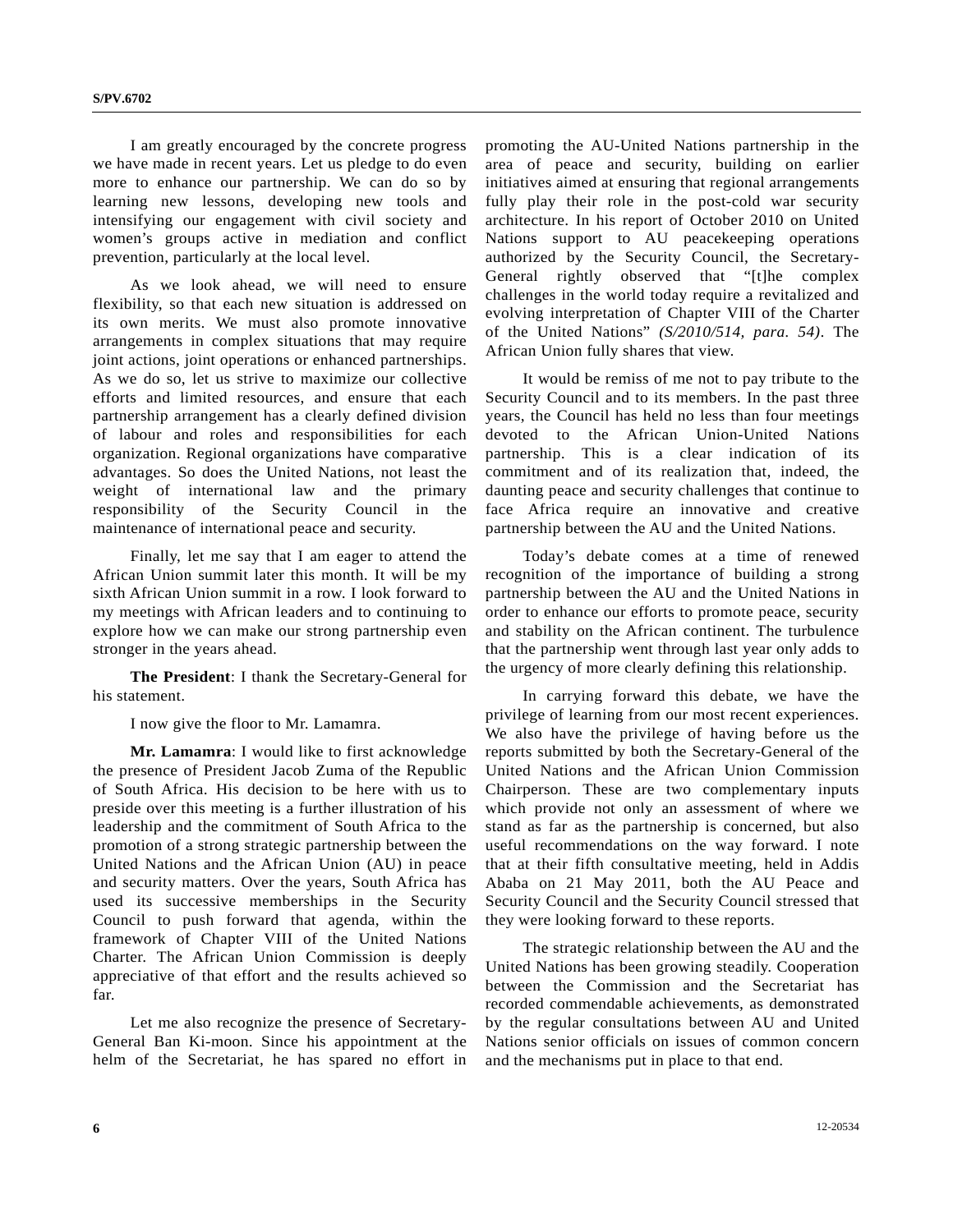Innovative modalities such as the hybrid operation in Darfur and the United Nations support package to AMISOM have been devised and implemented to meet the requirements of the fastevolving realities on the ground.

 The AU Peace and Security Council and the Security Council have also endeavoured to deepen their partnership. Their efforts are all the more praiseworthy as they have to overcome numerous challenges, not least the novelty of the exercise and the differences in their respective mandates and scope of action.

 Yet we are just at the beginning of our journey towards a more strategic relationship between the AU and the United Nations in the area of peace and security. Such an approach is made more compelling by the fact that Africa, in spite of the significant progress made over the past few years, still accounts for the highest number of conflicts worldwide.

 In addition to the traditional threats to peace, security and stability, the African continent is now facing a new set of threats: first, governance-related intra-State conflicts and violence, including electionrelated ones, which could severely undermine the nascent democracies on the continent and negatively affect the social fabric in many countries; secondly, terrorism and transnational crime, which is compounded by the proliferation of weapons; thirdly, maritime piracy off both the east and west coasts of Africa, as well as other challenges to continental maritime security; fourthly, border disputes, especially in view of the limited progress made in the delimitation and demarcation of the African borders, a situation which gives rise to "undefined zones", within which the application of national sovereignty poses problems; and fifthly, climate change, whose consequences, whether they relate to scarce water resources, damage to coastal infrastructure and cities, reduced agricultural yields or environmentally induced migration, will have a negative impact on the quest for peace.

 Clearly, those challenges require concerted responses by the African Union and the United Nations and a much closer partnership, based on a creative reading of the provisions of Chapter VIII of the United Nations Charter to allow the African Union and its regional mechanisms for conflict prevention, management and resolution to fully play their role as integral components of collective security.

 The African Union and its regional mechanisms are particularly well placed to make a significant contribution to collective security, in view of their proximity to and familiarity with the issues at hand. In addition, they have developed comprehensive architectures covering the whole range of security challenges facing the continent, including those related to governance.

 It is critical to provide more effective support to the African continent and its institutions, especially as Africa has demonstrated renewed determination to deal with peace and security issues on the continent and provide the leadership that is required. Nowhere has this proactive stance been more evident than in the area of peacekeeping, where the African Union has shown a strong willingness to take risks to seize the opportunities that present themselves in order to advance the agenda of peace, but is constrained by the lack of the necessary resources, particularly in terms of flexible, sustainable and predictable funding.

 That is the background that informed the report of the Chairperson of the Commission and the subsequent decision of the Peace and Security Council regarding the need for the AU and the United Nations to develop a stronger partnership, based on an innovative strategic and forward-looking reading of Chapter VIII of the United Nations Charter.

 More specifically, the African Union and the United Nations should agree on a set of principles aimed at clarifying their relationship and anchoring it on a more solid platform. From the AU perspective, such principles should revolve around the following: support for African ownership and priority-setting; consultative decision-making, division of labour and sharing of responsibilities; and comparative advantage. The African Union is committed to engaging in earnest on a dialogue with the United Nations on the principles that should underpin the relationship.

 In parallel, and on the basis of the communiqués of the consultative meetings held between the Peace and Security Council and the Security Council, practical steps should be taken to enhance the effectiveness of the annual meetings between the two organs, develop regular interaction between their respective chairs and undertake joint field missions. Equally important is the need for the Security Council to give due consideration to our legitimate requests and to address, in a more systematic manner, the funding of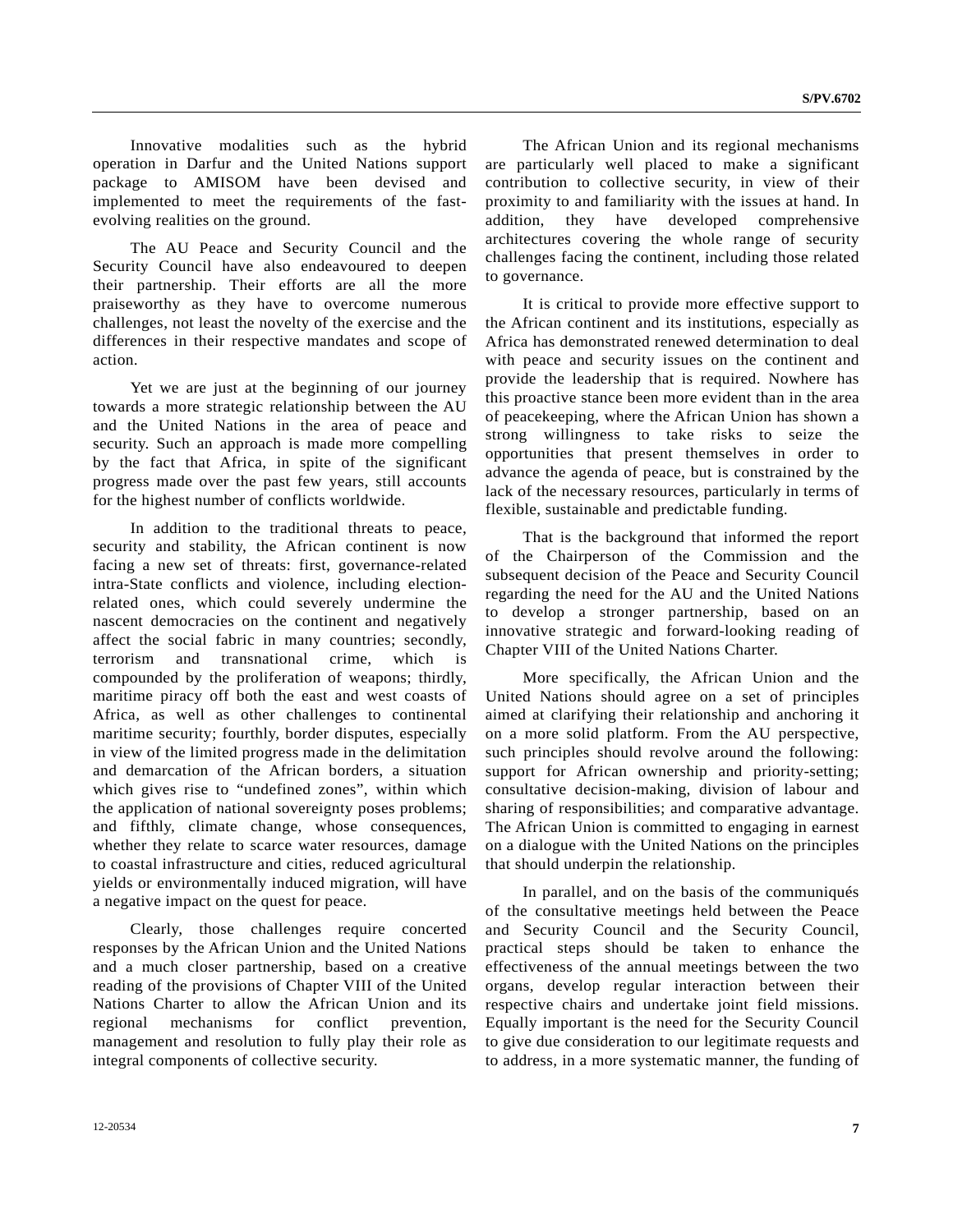AU-led peace support operations undertaken with the consent of the Security Council. On their part, the AU Commission and the Secretariat should continue to work towards greater collaboration and coordination.

 We have come a long way in our efforts to build a stronger partnership, but much remains to be done. As we forge ahead, we need to draw appropriate lessons from our past experiences, both our shortcomings and our successes. We ought to be pragmatic and resultsoriented, driven, as we should be, by the imperative to respond to the needs on the ground, to assist countries and shattered communities to turn the page of violence and conflict, to consolidate peace where it has been achieved and, ultimately, to help Africa to fully exploit its potential for the good of its people and humankind overall.

 In the past years, the African Union and its regional mechanisms have demonstrated a strong commitment to act, building on their comprehensive and solid normative and institutional framework. The responsibility of the United Nations, as we understand it, is to fully support those efforts, which are consistent with the principles and objectives of the United Nations Charter, politically and by making available its resources and expertise, as and when required.

**The President**: I thank His Excellency Mr. Lamamra for his briefing.

 I now give the floor to His Excellency Mr. Moses Wetangula, Minister for Foreign Affairs of Kenya and Chair of the Peace and Security Council of the African Union.

**Mr. Wetangula** (Kenya): It is a great pleasure for me to participate in this Security Council meeting on the United Nations-African Union (AU) relationship in matters of peace and security. In that context, I wish to commend President Jacob Zuma of South Africa, President of the Council for the month of January, for making the partnership between the United Nations and the AU the centrepiece of its presidency and for having convened this meeting and deeming it fit to invite the AU, in particular Kenya as Chair of the AU Peace and Security Council, to join in this debate. I convey to the members of the Council the very best wishes of my President, Mr. Mwai Kibaki, who, owing to prior commitments, could not join them at this meeting. He asked me to express his full commitment to the ongoing efforts to strengthen the strategic partnership

between the AU and the United Nations, in general, and in peace and security matters, in particular.

 Last Monday, 9 January, I chaired the 307th meeting of the AU Peace and Security Council, in Addis Ababa, on the AU-United Nations strategic partnership in the maintenance of international peace and security. Framed by the report of the AU Chairperson, that discussion elaborated the form and content of the desired partnership from an African perspective. It is our hope that the recommendations of the communiqué of that meeting will inform our discussions today.

 The quest for peace and security is a pressing challenge in Africa today. Over the past two decades, the continent has witnessed a number of crises and violent conflicts, with huge negative consequences for the African people, as well as our aspiration to a peaceful and prosperous continent. We are therefore faced with the tasks of resolving protracted conflicts, such as those in Darfur and Somalia, and of facilitating reconstruction and development in countries that have emerged from conflicts, such as Burundi, Sierra Leone, Côte d'Ivoire and, more recently, Libya, Tunisia and Egypt — societies that have undergone radical transformation.

 The need to prevent conflicts and de-escalate fragile situations calls for proactive engagement. Additionally, growing threats of transnational crime, including terrorism and piracy, especially off the coast of Somalia and Western Africa, as well as the trafficking of persons and contraband, increasingly pose serious challenges to the consolidation of peace and security.

 In view of those conditions, for a considerable time Africa has dominated the agenda of the Security Council because such threats impact international peace and security and their causes and dynamics extend beyond the affected countries, regions and the continent itself. In that regard, the need to maintain a strong and well-structured strategic partnership between the Security Council and the AU Peace and Security Council cannot be overemphasized.

 While the Security Council has the primary mandate for the maintenance of international peace and security, the resolution of today's complex threats calls for collective action. That reality underscores the wisdom that underpins the provisions of Chapter VIII of the United Nations Charter, which provides for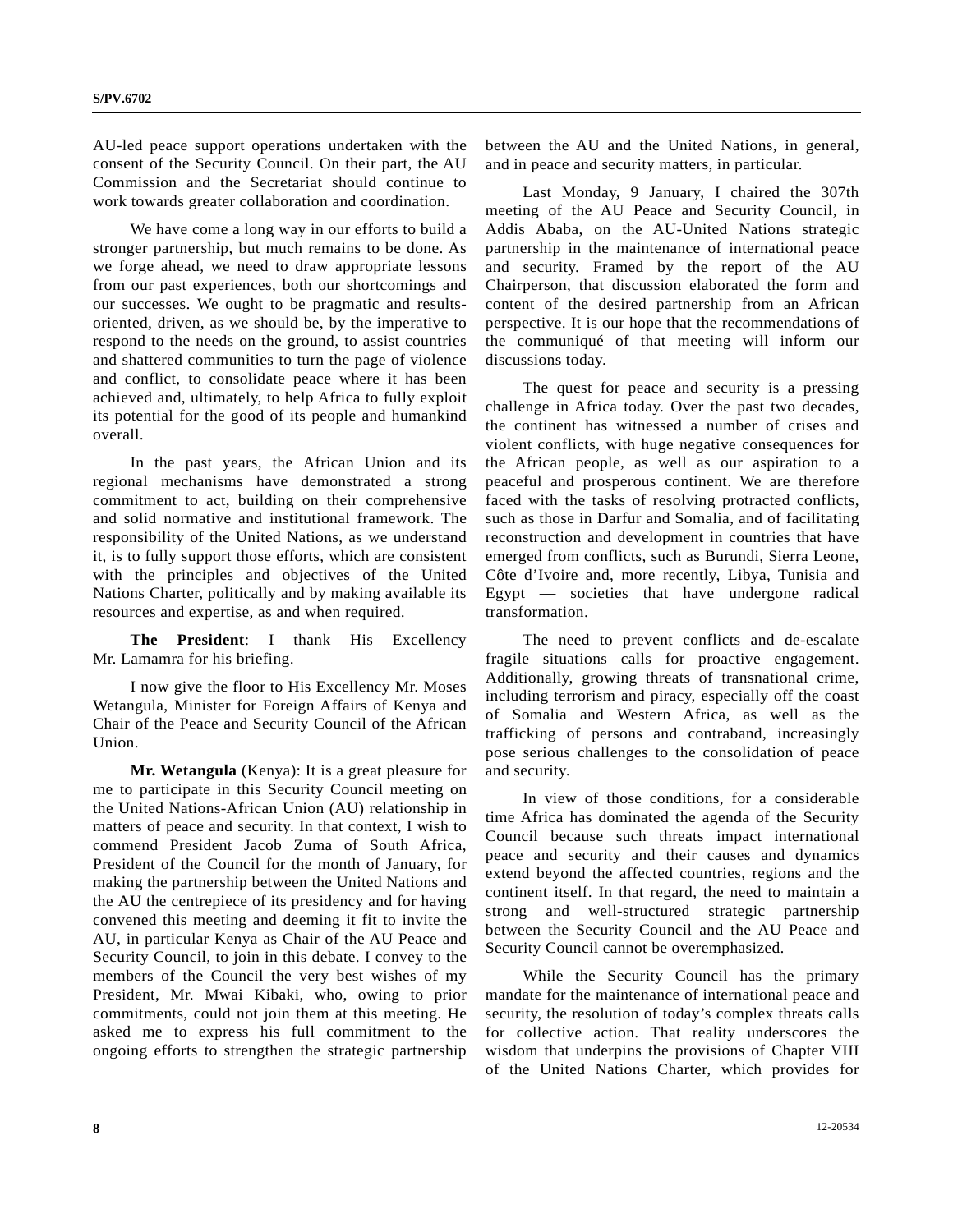regional mechanisms to prevent, manage and resolve conflicts. From that reality, modalities of engagement have evolved. That that relationship is gaining momentum is commendable, and that both sides demonstrate a willingness to improve the relationship needs to be encouraged further.

 Yesterday's Security Council meeting on Somalia (see S/PV.6701) was instructive on the necessity to enhance the relationship. Indeed, as most speakers emphasized, the opportunity to turn Somalia around depends almost entirely on the extent to which we can elevate and improve the strategic and operational relationship between the AU and the United Nations, in general, and the AU Peace and Security Council and the Security Council, in particular.

 We commend the focused attention of the United Nations on its partnership with Africa. The statements by the President of the Security Council in 2009 and 2010 (S/PRST/2009/26 and S/PRST/2010/21), as well as the reports of the Secretary-General to the Council on both occasions (S/2009/470 and S/2010/514), reaffirm the importance of developing effective partnerships between the United Nations and regional organizations, in particular the African Union, in the maintenance of international peace and security, consistent with Chapter VIII of the Charter.

 However, that relationship has not been without challenges, especially in the past year. For that reason, today we have the opportunity to reflect on innovative ways of interpreting Chapter VIII that add value, improve the relationship and optimize the chances of achieving sustainable peace. In that context, I wish to highlight several issues that require measures of improvement.

 First, the process of decision-making, particularly in determining when and how to engage in specific crisis situations, has been a matter of divergence at times, with serious consequences. The practice in the past two years seems to indicate an undesirable trend that appears to be selective on the part of the Security Council and that seems to disregard full consideration of the position and/or recommendations of the AU or its organs. We all recall the manner in which the African position was either ignored or partially considered in the cases of Libya and Côte d'Ivoire last year. President Zuma has articulated that point much more than I myself can. I fully agree with him, and have nothing useful to add.

 We have proposed a number of measures, including regular consultations beyond the annual meetings of the Councils, even before decisions are taken. It would also be valuable to give meaning to the principles envisaged in Chapter VIII, namely, complementarity, subsidiarity and comparative advantage. The caution here is to avoid a framework that compromises the value of the African Union and other regional organizations as first responders to a crisis.

 A second significant area is the gap between the requirements of an operation and the resources available, about which many delegations spoke eloquently yesterday in relation to the African Union Mission in Somalia. To the extent that Africa's peace support operations are contributing to the maintenance of international peace and security, the recommendations of the Prodi report (see S/2008/813) echoed yesterday to guarantee predictable, flexible and sustainable funding/resourcing for such operations is imperative. That is so because poorly resourced operations are unlikely to deliver sustainable peace.

 We welcome calls by some speakers for an increase in voluntary contributions without caveats. However, those are unlikely to be sufficient given the tasks on the ground. For that reason, a reflection on the modalities of bringing the value of the United Nations for sustained operations, particularly through assessed contributions, to AU-led missions is an unavoidable necessity.

 Thirdly, institutionally, we have witnessed progress between the United Nations and the AU at the various levels: between the African Union Peace and Security Council and the United Nations Security Council, the departments of peace and security, political affairs et cetera, as well as between the United Nations and regional organizations. Those relationships need further clarification, particularly with regard to the roles and responsibilities of all actors involved. Clarity will minimize duplication and enhance coherence, synergy of action and comfort levels, and bring focus to the efforts of both the AU and the United Nations.

 Fourthly, operationally, Africa is demonstrating renewed determination and willingness to deploy peace support operations in fragile, even insecure, environments. That calls for a shift in the United Nations doctrine on peace operations. The practice that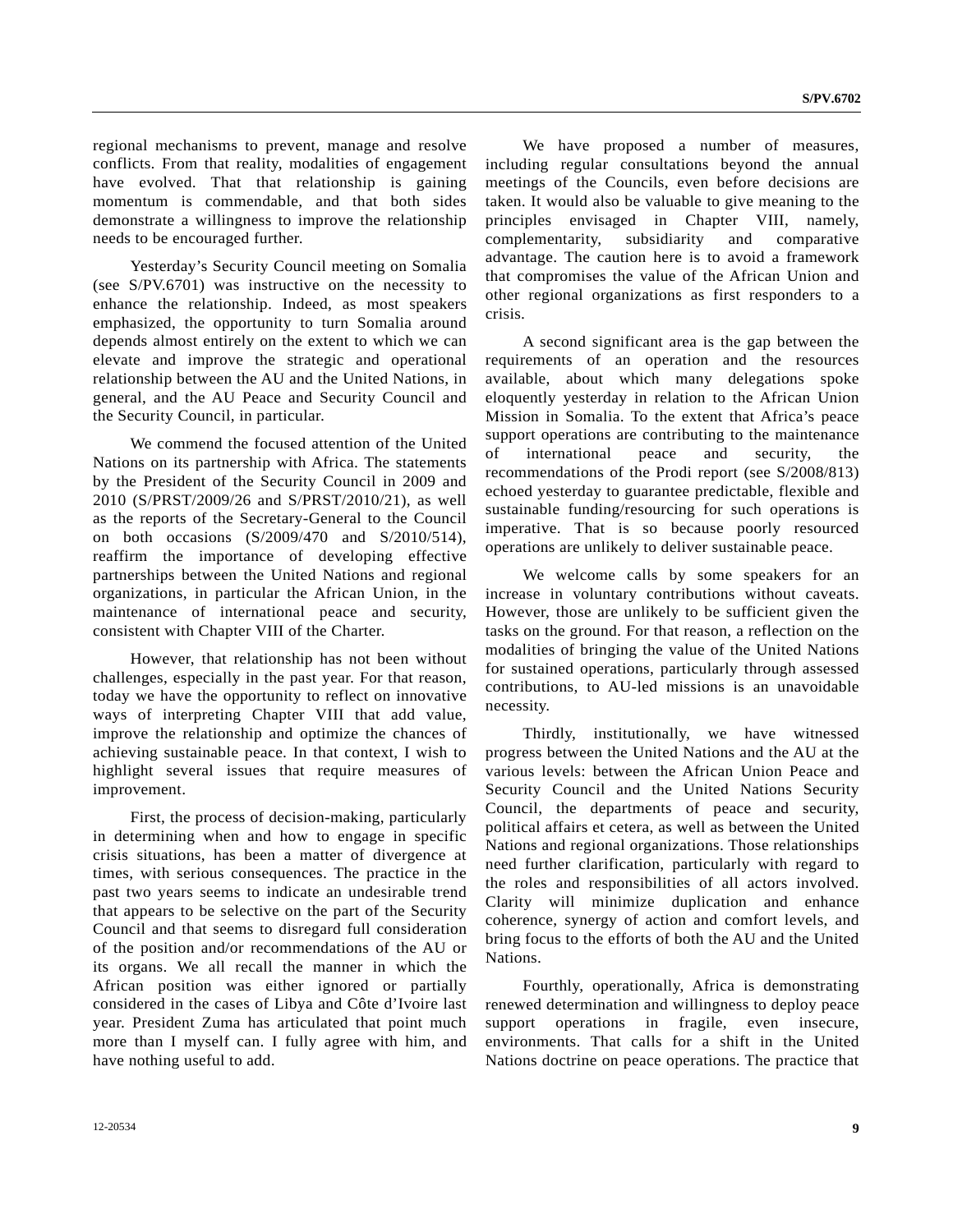the United Nations can only engage where there is peace to keep translates into the United Nations abandonment of some of the most challenging crisis situations. That leads to the trend observed in the Prodi report where the most challenging crisis situations are left in the hands of the least resourced and able organizations. Such a situation engenders less, not more, security in the world.

 Fifthly, at the AU we recognize that the improvement of the AU-United Nations strategic relationship also depends on building the capacity of our institutions. We are now exploring ways of increasing the pool of resources available for AU activities, and are calling upon all our partners to assist us in that regard. We are also in the process of strengthening the interface between the various AU offices, in particular between Addis Ababa and New York, to ensure common messaging of African perspectives and positions, especially where decisions have been made by the AU.

 This meeting follows an unprecedented window of opportunity to finally restore security, peace and stability in Somalia. The Council will recall that in October 2010 the AU Peace and Security Council held a meeting, ahead of the renewal of the AMISOM mandate, in which we asked the Security Council to consider a number of recommendations that we viewed as critical for the operation in Somalia. The Security Council responded to them in a limited manner. This time around, we have approached the Security Council after significant progress on the ground and with a strategic concept developed by a joint assessment team comprised of the AU, the United Nations and troopcontributing countries. That underscores the growing cooperation and partnership. Our expectation is that the joint efforts will translate into better international and Security Council support, as well as an effective operation. Equally, we hope that the decision on Somalia will be expeditious, and in no way be predicated upon the outcomes of any future meetings and engagements on Somalia. We must note that time is of the absolute essence. The Security Council must therefore act swiftly in order to protect and expand the current gains.

 In the area of mediation, it is crucial that that we draw upon lessons from successful mediation processes — for example, in the case of the Sudan, where we have attained a good mix of United Nations material, logistical and political support, together with

political legitimacy and access of the AU and its subregional organization, the Intergovernmental Authority on Development. That is a vital lesson on complementarity, comparative advantage and strategic convergence.

 In the light of those observations, the AU looks towards a more innovative interpretation of Chapter VIII of the United Nations Charter and to the development of consensus on a set of principles that will underpin greater synergy between the AU and the United Nations. Key among those principles are support for African ownership and priority setting; flexible and innovative application of the principle of complimentarily; and mutual respect and adherence to the principle of comparative advantage.

 In conclusion, I wish to re-emphasize the significance of this agenda and to underscore the hope of Africa that today's deliberations will lead to greater coherence between the United Nations Security Council and the AU Peace and Security Council in the areas of conflict prevention, management and resolution on the continent. More important, I hope and believe that the cooperation will be governed by the basic and cardinal rules of mutual trust and respect.

 Once again, I wish to express the gratitude of Kenya for the invitation to attend and participate in this historic meeting of the Security Council.

**The President**: I thank Minister Wetangula for his briefing.

 I shall now give the floor to the members of the Security Council.

**Ms. Holguín Cuéllar** (Colombia) (*spoke in Spanish*): On behalf of the Government of Colombia, I would like to congratulate South Africa on its presidency during this month, as well as to thank you, Mr. President, for the timely initiative of convening this debate of great pertinence and relevance for the strengthening of cooperation between the United Nations and regional organizations in maintaining international peace and security. It is an honour to participate in this meeting presided over by His Excellency President Jacob Zuma. It is also a pleasure to see high level representatives from the different regions gathered here today. During its presidency, South Africa will celebrate 100 years of the establishment of the African National Congress. We joint them in commemorating that event.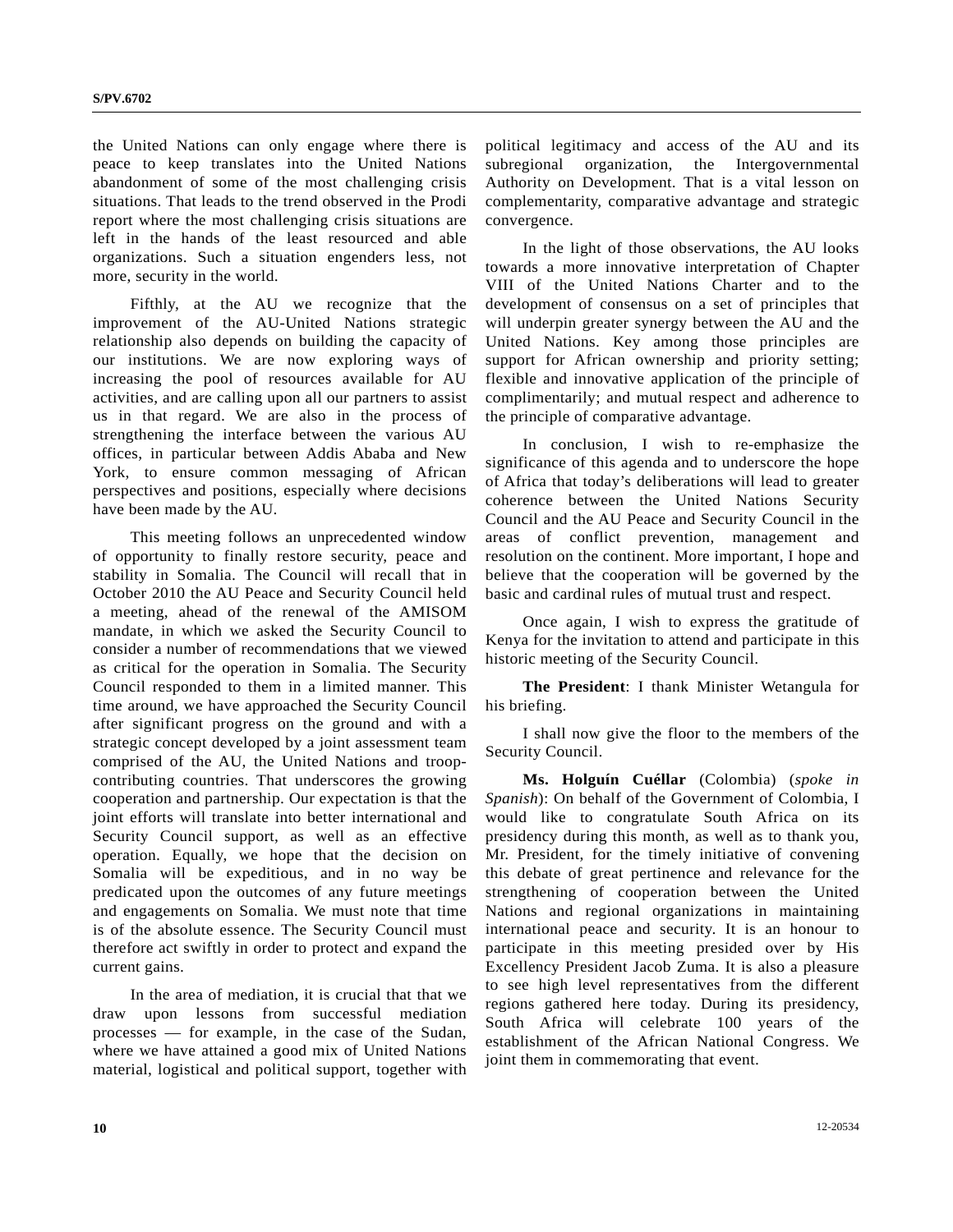I would like to thank the Secretary-General for his report (S/2011/805) detailing the progress and remaining challenges in the area of cooperation between the United Nations and the African Union on issues of peace and security, as well as for his participation in today's debate.

 I also wish to thank Ambassador Ramtane Lamamra, Commissioner for Peace and Security of the African Union, for his briefing.

 The report of the Secretary-General leaves us wondering how to complement peacekeeping operations, as they, in and of themselves, do not produce the changes that countries need in the longterm to consolidate their stability and development. In that context, in the debates of recent months, Colombia has emphasized recourse to peaceful conflict resolution mechanisms. Today, we would like once again to underscore the great contributions of the provisions of Chapter VI of the Charter of the United Nations, which allows the United Nations and the Council to support the search for lasting solutions based on negotiation, mediation and agreement.

 For those practices to be effective, the role, vision and leadership of regional organizations are crucial. Without them, no action carried out focusing on the interest of global balance will have the local effects that improve the situation on the ground to provide relief for populations affected by conflict. Concrete actions have already been taken with regard to such coordination, such as the common guidelines that support a mediation framework in Africa based on the cases of Kenya, Darfur, Somalia and Guinea-Bissau. We hope those actions will be expanded and that additional mechanisms will be found.

 United Nations operations in Africa make up a large portion of the Organization's agenda. Without a doubt, the coordination with the African Union in recent years has been essential to the success that has been achieved. The 25 operations authorized by the Security Council in Africa since 1990 highlight the importance of the work carried out by this body with the African Union and other subregional organizations on that continent.

 The presence of some of those peacekeeping operations on the ground for extended periods serves to draw attention to the issue of exit goals in evaluating joint work, as the criteria of strengthening national capacity and the creation of conditions for countries to be able to take on their full independence and sovereignty and generate development and welfare for their people must have a central role.

 The experience of the African Union highlights the need for an integrated approach to address conflicts. That regional organization is in a privileged position to contribute and define elements and establish strategies on how to strengthen conflict resolution in its region. The fact that the Security Council and the Peace and Security Council of the African Union meet annually is an indication of the greater awareness that exists with regard to the need to coordinate policies and actions in the search for solutions.

 Chapter VIII of the Charter envisions the contribution of regional organizations as an integral part of collective security and values their vision, actions and initiatives to find solutions within their range of competence. The fact that the application of Chapter VII makes way more frequently for Chapter VI can hinge on the support of the Security Council for those efforts, thus strengthening peaceful agreement and diplomatic channels in conflict resolution.

 We cannot lose sight of the fact that the greatest aspiration in the face of conflicts is to achieve peace. In this regard, the preservation of cooperation efforts must include their continuous adjustment to ensure that they do not to become permanent, self-serving structures, or whose purpose becomes solving temporary problems.

**Mr. Mammadyarov** (Azerbaijan): At the outset, I would like to thank and congratulate the South African presidency on convening this debate on the United Nations-African Union partnership. We welcome the presence at this very important meeting of His Excellency Mr. Jacob Zuma, President of the Republic of South Africa. We are grateful for the report (S/2011/805) of the Secretary-General, Mr. Ban Ki-moon. I would also like to welcome the delegation of the African Union Commission and the chairs of the African subregional organizations.

 Over the past decade, the role of the African Union and subregional organizations has increased significantly. Indeed, not all regional organizations can boast of their ability and political will to understand the root causes of armed conflicts and to contribute effectively to their resolution. As a country suffering from the occupation of almost 20 per cent of its territory and the forcible displacement of hundreds of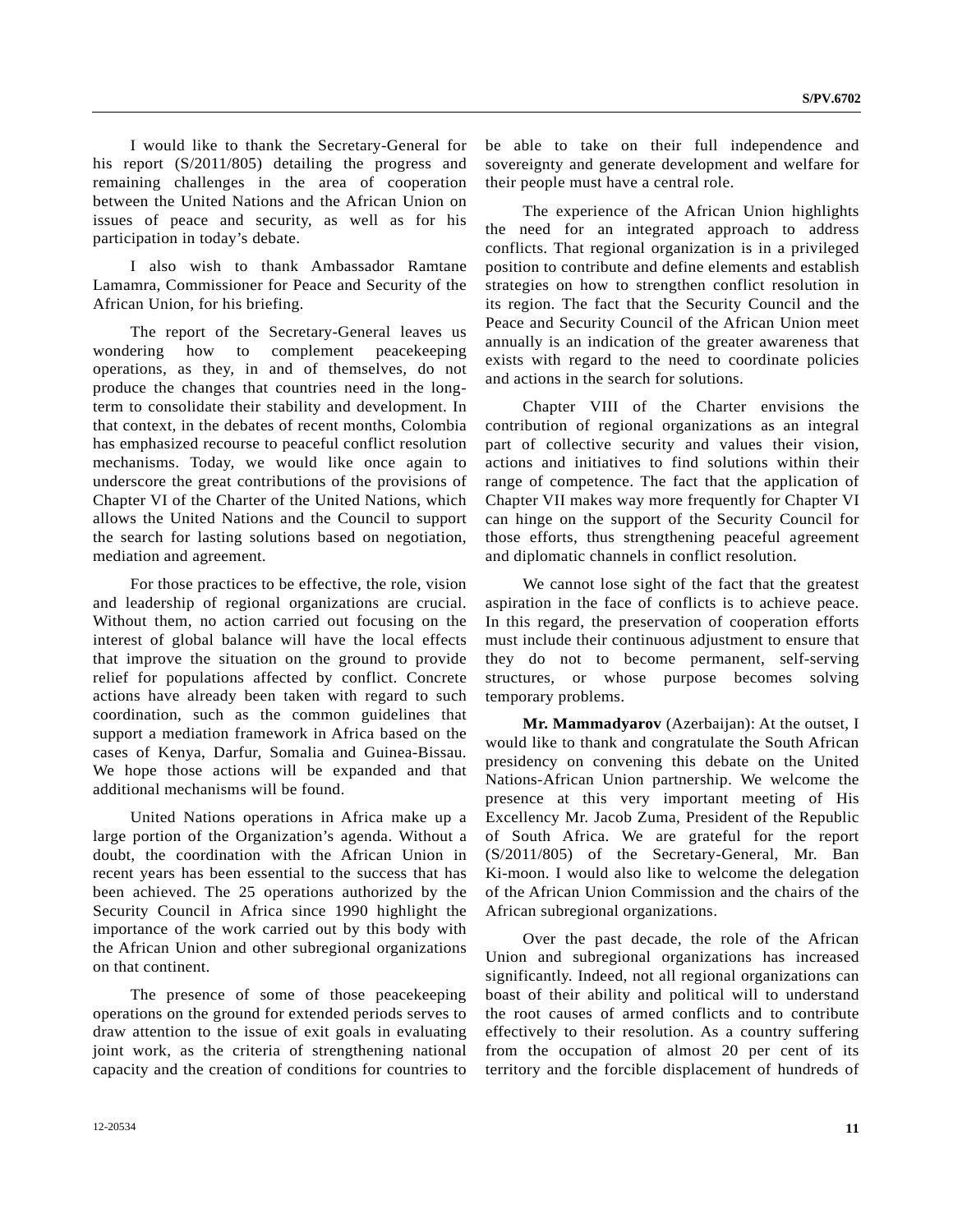thousands of its citizens, Azerbaijan fully understands the threats and challenges affecting countries with unresolved conflicts, including those in Africa, as indicated just a few minutes ago by Mr. Lamamra, Commissioner for Peace and Security of the African Union.

 The African Union has made great efforts to promote peace, security and stability on the continent, and has demonstrated its ability to take the lead. The launch of the African Peace and Security Architecture and the establishment of its constitutive elements, as well as the African Union's peace support operations authorized by the Security Council, should be particularly noted.

 The challenges that Africa faces today and that constitute a considerable part of the Security Council's deliberations can be better addressed through collective political and diplomatic efforts. The high interest in today's debate demonstrates the vivid commitment of the international community to supporting African countries in bringing stability and ensuring sustainable development on the continent.

 In recent years, we have seen progress achieved in developing the strategic relationship between the United Nations and the African Union in the area of peace and security. At the same time, we have to admit that challenges remain and that more should be done to further strengthen this relationship to effectively address common collective security concerns in Africa.

 It is critical that we further strengthen our joint efforts to prevent conflicts before they occur. Greater focus on the area of conflict prevention and mediation has acquired additional significance. The development of common guidelines by the United Nations and the African Union as a framework for mediation in Africa would contribute to achieving this objective. It is crucial that all Member States strictly adhere to their obligations, as laid down in the United Nations Charter, with respect to the sovereignty, territorial integrity and political independence of States. An important determination in this regard has also been made by the General Assembly in its resolution 65/283 of 22 June 2011 on strengthening the role of mediation in the peaceful settlement of disputes, conflict prevention and resolution.

 We recognize the vital role of women in the prevention and resolution of conflicts, peace negotiations, peacebuilding, peacekeeping, humanitarian response and post-conflict reconstruction. The United Nations and the African Union need to work to ensure that women and gender perspectives are fully integrated into all peace and security efforts undertaken by the two organizations, including by building the necessary capacity.

 It is important that the Security Council and the Peace and Security Council of the African Union, as well as the secretariats of both organizations, further enhance their relationship, including through annual meetings and more intense informal communications between them. As the Secretary-General points out in his report, efforts to find a solution to ensure sustainable financing for African Union peace support operations need to be continued. While the steps taken by the African Union in developing its own financing mechanisms are commendable, other means and options provided by the United Nations and the international community should also be available in this regard, including in the prevention, management and resolution of conflict, as well as in peacebuilding.

 In recent times, Azerbaijan has significantly developed its cooperation with the African Union and its member States. Obtaining the status of observer with the African Union has allowed my country to advance mutually beneficial relations and dialogue. Azerbaijan is actively participating in implementing various assistance programmes for Africa. We responded to the appeals of the respective Governments and international organizations to provide urgent aid aimed at addressing the humanitarian crisis in the Horn of Africa and elsewhere on the continent. Furthermore, we have contributed to supporting the institution and capacity-building programme of the African Union Commission and offered scholarships for diplomats from African countries to study in the Azerbaijan Diplomatic Academy.

 Azerbaijan has also joined the work of one of the Peacebuilding Commission's country-specific configurations, and looks forward to pursuing its efforts in this regard. We have started consultations with the relevant stakeholders to apply in Africa our rich experience in the field of demining, provided by the Azerbaijan National Agency for Mine Action. We look forward to advancing our cooperation with the AU Commission and African countries and are planning to host in Azerbaijan, in cooperation with the United Nations and the African Union, a high-level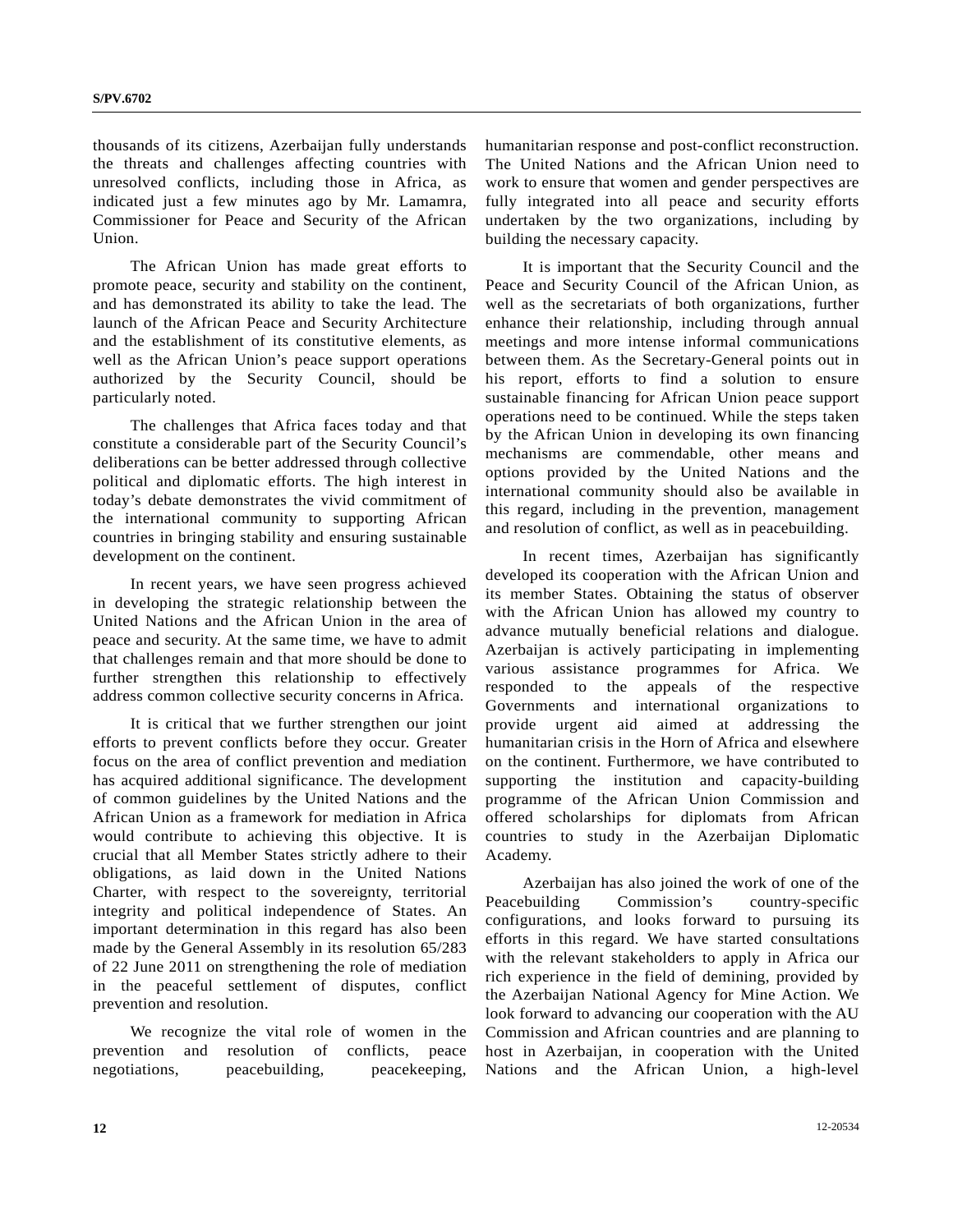international conference on the issues of concern to Africa.

 In conclusion, I would like to express our full support of South Africa's draft resolution (S/2012/25), aimed at developing effective partnership relations and cooperation between the two organizations. Last but not least, I would also like to take this opportunity to stress the importance for the Council to monitor the implementation of its existing resolutions, in particular those related to the prevention, management and resolution of conflicts.

**Mr. Rodas Melgar** (Guatemala) (*spoke in Spanish*): We thank your Government, Sir, for having organized this timely debate, as well as for the concept paper circulated among us (S/2012/13, annex). We highly appreciate your personal presence at this gathering, which undoubtedly adds to its relevance. We also value the presence of the senior officials of the five subregional institutions who have joined us, and we thank the Commissioner for Peace and Security of the African Union for his briefing on United Nations-African Union cooperation in peace and security. We also sincerely appreciate the Secretary-General's complete and illuminating report on the same topic (S/2011/805).

This is a very special occasion for  $me - I$  would even say an emotional one — since this is our first participation in a debate of the Security Council since we took our place as an elected member last week, and because it takes place two days before the present Administration of my country relinquishes power to the new Government elected by popular vote in November. In other words, this week is of special relevance for our history of democratic consolidation at the national level, and also for our presence, for the first time, in this body of the United Nations. I therefore welcome the opportunity to be present on this occasion.

 It might be argued that Guatemala has little to offer in a debate on the strategic partnership between the Security Council and the African Union, since we do not belong to the latter, but that is not the case. On the contrary, today's debate is very pertinent for us, since regional cooperation is one of the pillars of our foreign policy. For 60 years now, our subregion, Central America, has been a pioneer in promoting a broad and deep integration process, which partially explains the high value we place on regionalism in all its manifestations. The support we offered to the recent creation of the Community of Latin American and Caribbean States is, of itself, one more example of that vocation.

 The expression of that policy in the context of the United Nations is found in the area of peace and security under Chapter VIII of the Charter, which covers the compatibility between the work of the Security Council and regional organizations. Indeed, we have witnessed the growing link between the Council and regional entities in the resolutions adopted by this organ recently, in which the African Union certainly plays a prominent role, together with other regional economic communities, such as the Economic Community of West African States, the Intergovernmental Authority on Development and the League of Arab States.

 The link between the Security Council and regional entities is not limited to the preventive actions and mediation contemplated in Article 52 of the Charter or to the coercive measures contemplated in Article 53; indeed, as the report of the Secretary-General reminds us, those entities increasingly participate in peacekeeping operations and, by extension, in peacebuilding activities. In both endeavours, we feel part of a community of interests with our colleagues of the African continent, in our double capacity as a troop-contributing country and as a country that experienced a post-conflict situation with very unique experiences of peacebuilding on the heels of the signing of our own peace accords in late 1996.

 Judging from the concept paper circulated by the presidency (S/2012/13, annex) and the report of the Secretary-General, much has been achieved in partnering the Security Council with the African Union — the latter, through the African Peace and Security Architecture — since the Security Council adopted resolutions 1625 (2005) and 1809 (2008). At the same time, we take the point made in the concept paper that there remains much to be done, above all in the area of mediation and conflict prevention.

 To the degree that concrete proposals emerge to strengthen the link between both institutions, my delegation will consider them with a positive inclination. We are also well aware — and the Secretary-General's report makes the point — that cooperation between the United Nations and the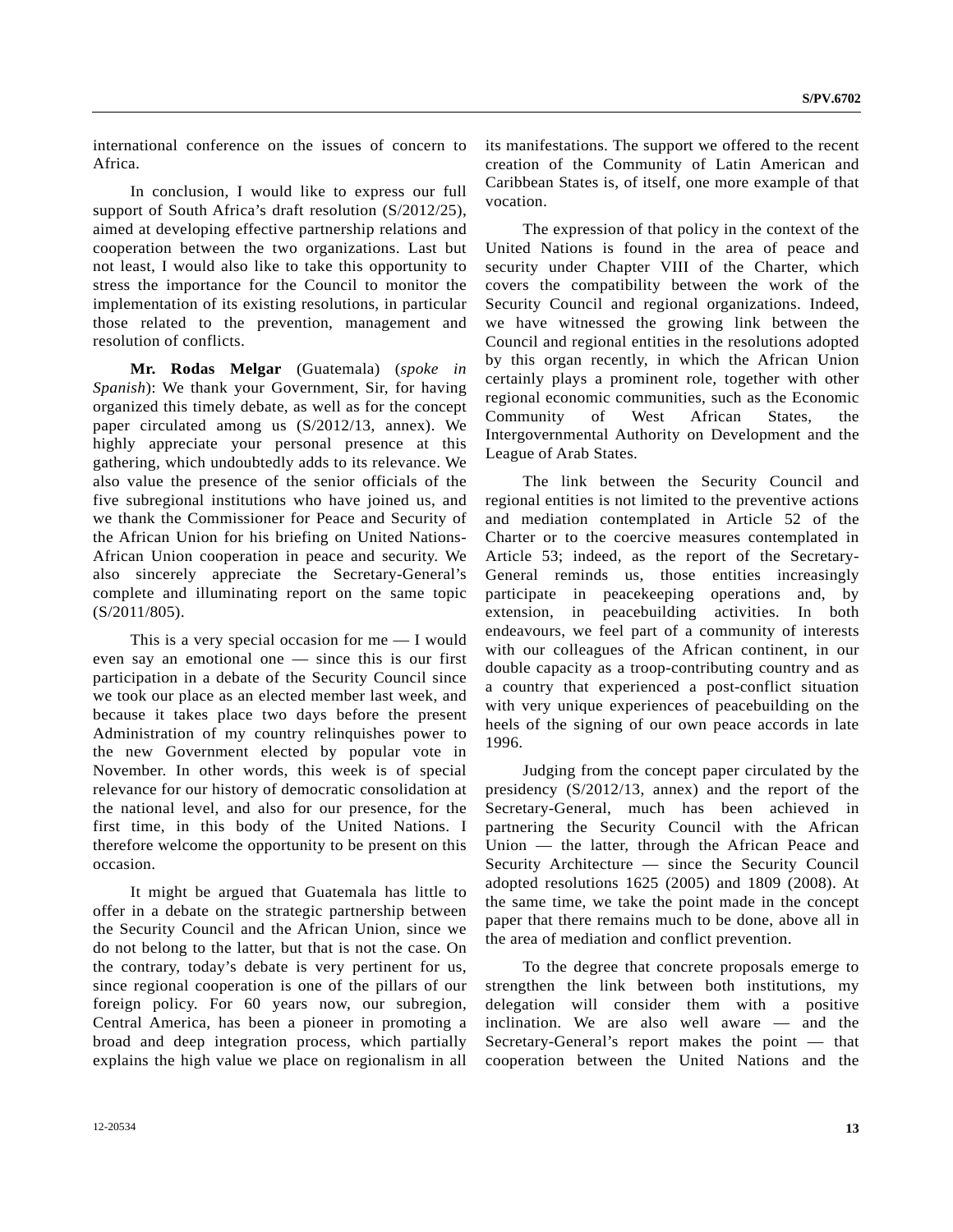African Union has at times faced divergent positions on particular issues. The same can be said for different points of view regarding complementarities and burden-sharing. However, we feel that the existing consensus-building mechanisms between the parties should help to resolve those issues.

 In more general terms, we believe that the partnership between the Security Council and regional institutions in the area of peace and security contains the conceptual underpinnings of a productive relationship based on the clear comparative advantages derived from the Council's mandate to maintain international peace and security and the greater knowledge and identification that regional institutions tend to have regarding their own member countries.

 That is why we applaud the growing tendency of the Council — tacit, in some cases, and explicit in others — to follow the guidance offered by the regional entities, in contrast to the possible temptation to try and dictate the path to follow from this Chamber without consultations. Perhaps the best examples of the results of this cooperation are the African Union-United Nations Hybrid Operation in Darfur and the African Union Mission in Somalia.

 We also note that progress in the area of cooperation has taken place both at the level of the Secretariats of the United Nations and the African Union and within the intergovernmental machinery. We find that the yearly meetings of the Security Council with the African Union Peace and Security Council are of particular interest. We also applaud the establishment in 2010 of the United Nations Office to the African Union, which will bring greater consistency to the relationship between the two entities.

 Naturally, cooperation between the United Nations and regional institutions goes well beyond the mandates of the Security Council. As is well known, there are several agreements between the United Nations and the African Union in the area of development cooperation, all under the umbrella of the framework agreement signed in 2006 between them, which contain a 10-year capacity-building programme which is not limited to the peace and security cluster. We naturally support cooperation in the area of development, in the spirit of the New Partnership for Africa's Development. That, too, can be perceived as a conflict-prevention activity, under the broader aegis of the General Assembly.

 In summary, Guatemala, in its multilateral vocation, has always been partial to combining the presence of the United Nations with that of regional and subregional institutions. That is valid for development cooperation, the maintenance of international peace and security, humanitarian assistance and the promotion of human rights. It is valid for our own continent — Latin America and the Caribbean — and there is no reason to doubt that it is equally so for Africa, where the African Union and a host of subregional institutions have a solid and proven track record of achievements. In the latter instance, South Africa has played a leading role that merits our recognition.

 **Ms. Rice** (United States of America): I want to thank the Secretary-General for his presence and remarks. I also welcome the Ministers present here, as well as Commissioner Lamamra. At the outset, I want especially to thank President Zuma for convening this important and timely debate.

 The relationship between the United Nations and the African Union (AU) is important to both bodies. As the AU approaches its tenth anniversary, the time is ripe for considering what we have learned, where we are going and what needs to be improved. Collective African efforts at advancing peace and security on the continent have indeed come a long way since the Organization of African Unity (OAU) was founded, in 1963. Since 2002 in particular, when the African Union succeeded the OAU, African Governments have shown that, acting together, they can prevent conflict. The AU marked a new beginning with its doctrine of nonindifference. The AU charter recognizes that it might be necessary to intervene in the affairs of a member State "in respect of grave circumstances, namely: war crimes, genocide and crimes against humanity". Those are brave and worthy words.

 The African Union's first major mission was in Burundi, with initial deployment in April 2003. The African Union then acted responsibly in Darfur, when other international actors were still hesitant. The AU Mission in the Sudan was operational in August 2004, before any other force. The AU was also active early on in pressing for peace between the Sudan and South Sudan. President Mbeki's efforts continue to be valuable, and South Africa deserves praise for its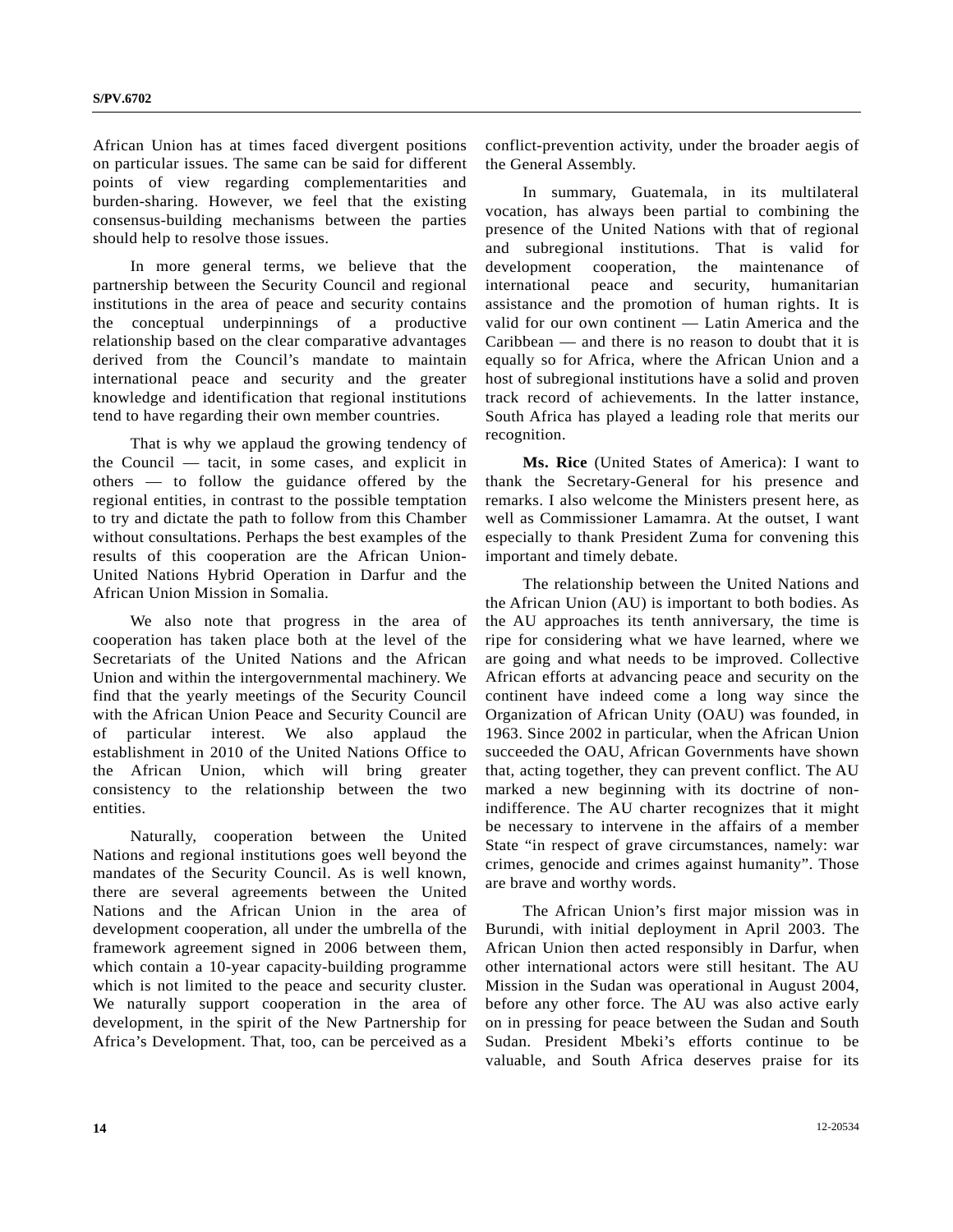leadership and dedication to peace in both the Sudan and Burundi. Above all, the African Union has taken on a very tough mission in Somalia, where it has deployed troops to advance peace since 2007. The African Union Mission in Somalia (AMISOM) and the United Nations Political Office for Somalia have come a long way in developing their relationship and in improving coordination. All of those missions were undertaken with the collaboration of the international community, notably the Security Council, and sometimes with that of subregional organizations such as the Intergovernmental Authority on Development (IGAD).

 Recognizing the importance of the international community's engagement with the AU, the United States Mission to the African Union was established in 2006; it has been significantly strengthened since 2009. That is consistent with the Obama Administration's overall policy of intensified engagement with regional organizations, including the Organization for Security and Cooperation in Europe, the Association of Southeast Asian Nations and the Organization of American States. The United Nations has likewise strengthened its ties to regional organizations, notably after the General Assembly established the United Nations Office to the African Union, in 2010.

 It is precisely because the relationship between the United Nations and the AU, and between the Security Council and the African Union's Peace and Security Council, is so important that we must confront the challenges facing that relationship forthrightly and honestly if we are to make progress. The United Nations needs a strong African Union, and the African Union needs a strong United Nations. Yet, African Union member States have sometimes indicated that they feel ignored or disregarded by the Council. At the same time, some Security Council members feel that African Union member States have not always provided unified or consistent views on key issues, and that the African Union has on occasion been slow to act on urgent matters.

 Beneath those perceptions and frustrations, however, is a deeper issue, that is, who is on first? Under the Charter, the Security Council has a unique, universal and primary mandate to maintain international peace and security. The Security Council is not subordinate to other bodies, or to the schedules or capacities of regional or subregional groups. Nonetheless, the Security Council wants and needs to cooperate closely with regional organizations, as demonstrated by our growing collaboration with the African Union over nearly a decade. Such collaboration, however, needs to be based on the exigencies of the issue at hand, and that cooperation cannot be on the basis that the regional organization independently decides the policy and that United Nations Member States simply bless it and pay for it. There can be no blank check, either politically or financially. The Security Council should, and will, take into account the views of regional and subregional institutions, while recognizing that sometimes there is disagreement among them.

 For example, the positions of organizations such as the Economic Community of Western African States or IGAD on an issue in their subregion might not be exactly the same as the consensus view of the 54 member States of the African Union. The United States urges the Security Council to seize this opportunity to define our relations with the African Union more precisely, so that we can move forward together in better meeting the urgent challenges that confront us all.

 In that vein, let us be candid. The periodic African Union-Security Council consultations have not, thus far, been altogether productive or satisfactory. If they cannot be improved, they risk being jettisoned by one side or the other as not useful or worse. To make the United Nations-AU relationship more effective, we must do more than consider formalizing African Union-Security Council meetings. The meetings must prove their worth. The meetings must have set agendas and concrete priorities that lead to tangible improvements, not only in how we work together but in how our work helps people in Africa and around the world. Nonetheless, the opportunities for us to seize together are considerable.

 The European Union has set an example in its work to strengthen the AU's Peace and Security Architecture. In peacekeeping, the African Standby Force is being improved and shows promise. Bilaterally, the United States continues to train and equip African militaries for deployment in multilateral peacekeeping operations. The United Nations-AU Joint Task Force on Peace and Security is a valuable forum that can greatly contribute to better United Nations-AU cooperation on peace and security. The United Nations could assist further by standardizing training of peacekeepers. It could go further still in offering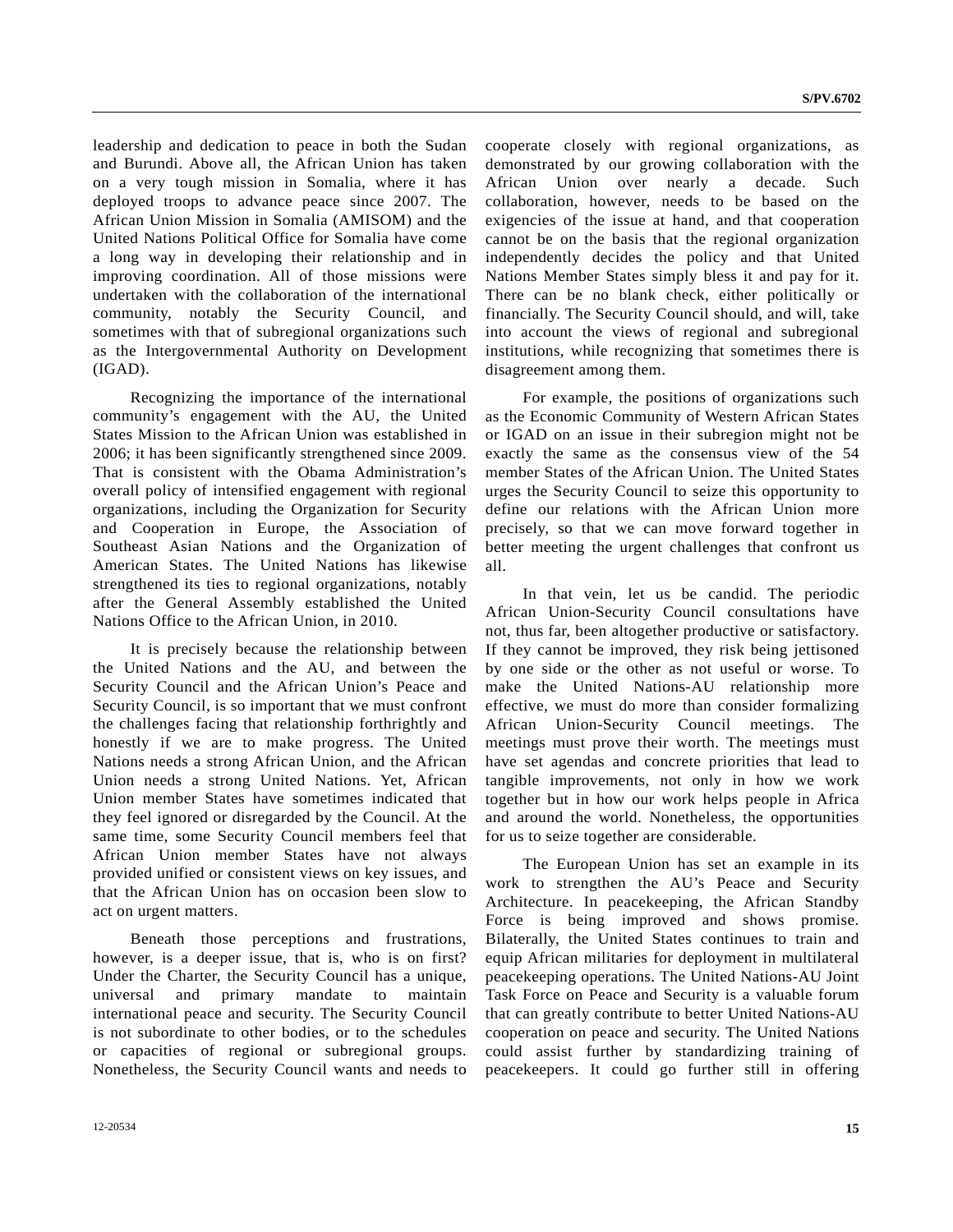Department of Peacekeeping Operations guidance to the AU, including through peacekeeping programmes that give instruction on the rule of law, sexual- and gender-based violence and the protection of civilians in armed conflict. We would also welcome sustained collaboration on lessons learned and best practices. It is also time for a formal lessons learned exercise concerning United Nations-AU joint operations so far, including the African Union-United Nations Hybrid Operation in Darfur and AMISOM.

 One lesson that the United States and others learned in Bosnia is that joint command and control operations, or so-called dual keys, do not typically work well. Hybrid missions are very challenging at best. We need to analyse our experience in the field, discuss it and agree on optimal mission structures that are linked to the objectives of the situation at hand. Recent United Nations-AU coordination in fighting the Lord's Resistance Army provides one positive example to consider. The United Nations, for its part, could be more effective in Addis Ababa. The creation of the United Nations Office to the African Union is a positive step, but the annual review of the United Nations agencies supporting the AU needs to improve. At present, no single United Nations office is in charge of United Nations efforts to assist the African Union. That leads to unnecessary duplication. United Nations officials on the ground need stronger backing to streamline their own structures, to better aid the African Union.

 That is definitely, however, a two-way street. For its part, the African Union should improve its internal management in the areas of administration, accounting, financial management and human resources. Improvement in those areas would help to foster a more productive relationship on the ground in Addis Ababa and would energize progress on the United Nations-AU 10-year capacity-building programme. Key to that, as the African Union Chairperson suggested in his report, is for the African Union to identify priorities, and the United Nations should be responsive to that. Since the programme was established in 2006, far too little progress has been achieved through United Nations delivering as one in its engagement with the African Union and regional economic communities. The African Union and the United Nations have already agreed on a range of actions to strengthen their operational relationship.

More must be done to galvanize improvements at the programmatic and administrative levels.

 South Africa has rightly emphasized conflict prevention and mediation in envisioning the future of AU peace and security policies. An atrocity-prevention framework should also be developed, and African Union mediation efforts should be expanded. The role of women in conflict mediation has not advanced nearly enough, and the African Union should consider developing a regional action plan on women and peace and security.

 As we approach the African Union's tenth anniversary, we should seize this milestone to take stock and consider where we are going. We all hope that the peace and security challenges in Africa will continue to lessen over time. Improved cooperation between the Security Council and the African Union is critical to that goal. I urge colleagues not only to laud progress but to acknowledge frankly the challenges to that cooperation and to devise concrete ways to match reality to our shared aspirations.

 I thank President Zuma again for convening this discussion.

**Ms. Pieper** (Germany): I too would like to thank you, President Zuma, for convening this important debate today. Let me also thank Secretary-General Ban Ki-moon, the Commissioner for Peace and Security of the African Union, Mr. Lamamra, as well as the Chairperson of the African Union Peace and Security Council, Mr. Metangula, for their important contributions.

 The cooperation between the United Nations and regional organizations envisaged in Chapter VIII of the Charter of the United Nations is indispensable for finding appropriate solutions to crises and conflicts and for making optimal use of resources and capacities. The partnership between the United Nations and the African Union (AU) is particularly well developed. Their expanding involvement and achievements in past years have made the African Union and the subregional organizations into indispensable actors in resolving crises in Africa. I would especially like to call attention to the African Union-United Nations Hybrid Operation in Darfur (UNAMID) and the African Union Mission in Somalia (AMISOM). That involvement deserves our great respect.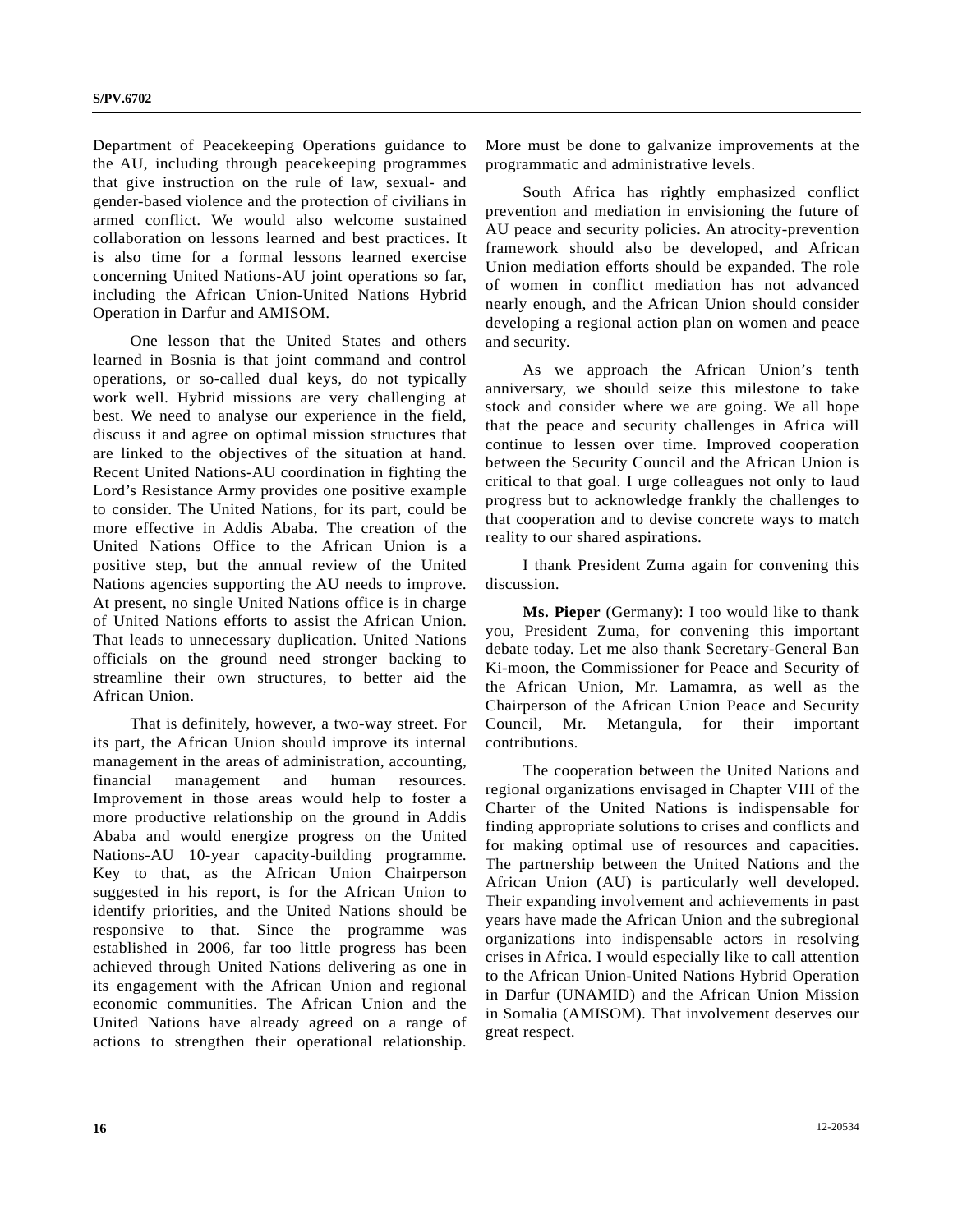Another important contribution by the AU to solving humanitarian crises is its regional initiative in the fight against the Lord's Resistance Army. The pragmatic cooperation between the United Nations and the AU in resolving conflicts was recently illustrated when their representatives in charge of issues relating to the Lord's Resistance Army jointly travelled to South Sudan, the Central African Republic, Uganda and the Democratic Republic of the Congo.

 In recent years, much has been accomplished in promoting cooperation between the United Nations and the African Union at both the strategic and operational levels. We especially welcome the regular meetings between the members of the United Nations Security Council and the Peace and Security Council of the African Union, as well as the work of the United Nations Office to the African Union in Addis Ababa, joint high-level meetings, more desk-to-desk meetings and also the recent joint assessment mission to the Sahel. More progress is possible. We must use both formal and informal means to intensify cooperation. Specifically, I would like to mention the following areas.

 At the strategic level, the dialogue between the United Nations Security Council and the Peace and Security Council of the AU should be strengthened. The African Union's position and that of subregional organizations are important for the United Nations Security Council when it deals with issues relating to Africa. That does not mean that the positions will always be the same and must always be so. In addition to the annual meetings of the members of the United Nations Security Council and the AU Peace and Security Council, Germany supports inviting representatives of the AU and subregional African organizations to the meetings of the United Nations Security Council on an ad hoc basis. At the same time, we welcome the participation of United Nations Special Envoys at meetings of the AU Peace and Security Council.

 More attention must be paid to conflict prevention and mediation in the future. The AU, subregional African organizations and the United Nations Secretary-General's special representatives are already active in this field. In the future, they should work together more systematically, both formally and informally. Cooperation between the Peacebuilding Commission and African organizations should also be

strengthened in order to support national and regional efforts to consolidate peace.

 At the operational level, we should constantly analyze the experience gained in the various partnerships between the United Nations and the AU in the area of peacekeeping, especially the current AMISOM and UNAMID missions, and put that knowledge to use for further cooperation. Examples for such study are providing and training troops and the close integration of political mediation and the presence of peace missions on the ground. Capacitybuilding in the AU must continue to be pushed forward. The 10-year capacity-building programme has so far proven to be a useful instrument, but clearly defined guidelines for implementing its aims could make it more efficient.

 Effective cooperation between the United Nations and the AU on peace and security issues can also profit from the efforts of others, such as the European Union (EU) and bilateral partners. The European Union offers considerable financial and logistical support for African initiatives and capacity-building for the African Union. Worthy of special mention in that context are the joint Africa-EU Partnership on Peace and Security and the African Peace Facility. Wellknown examples are the joint efforts of Operation Atalanta, AMISOM and the United Nations Support Office for AMISOM, as well as the EU's support for the AU's efforts within that framework.

 Those efforts are complemented by bilateral support. Germany, for example, is currently supporting construction of the peace and security building for the AU Commission in Addis Ababa. We support the AU programme for border management in Africa within the framework of our joint efforts in conflict prevention. We also support the reinforcement of African peace and security structures, for example by training and equipping African police officers for the African Standby Force and for deployment in United Nations peacekeeping operations.

 Finally, I would like to express the support of my delegation for the draft resolution to be voted on today.

**Mr. Courtial** (France) (*spoke in French*): Madam President, I wish to thank you for having convened today's debate on cooperation between the United Nations and the African Union (AU) in the area of peace and security. I welcome your presence here today, which bears witness to the leadership role that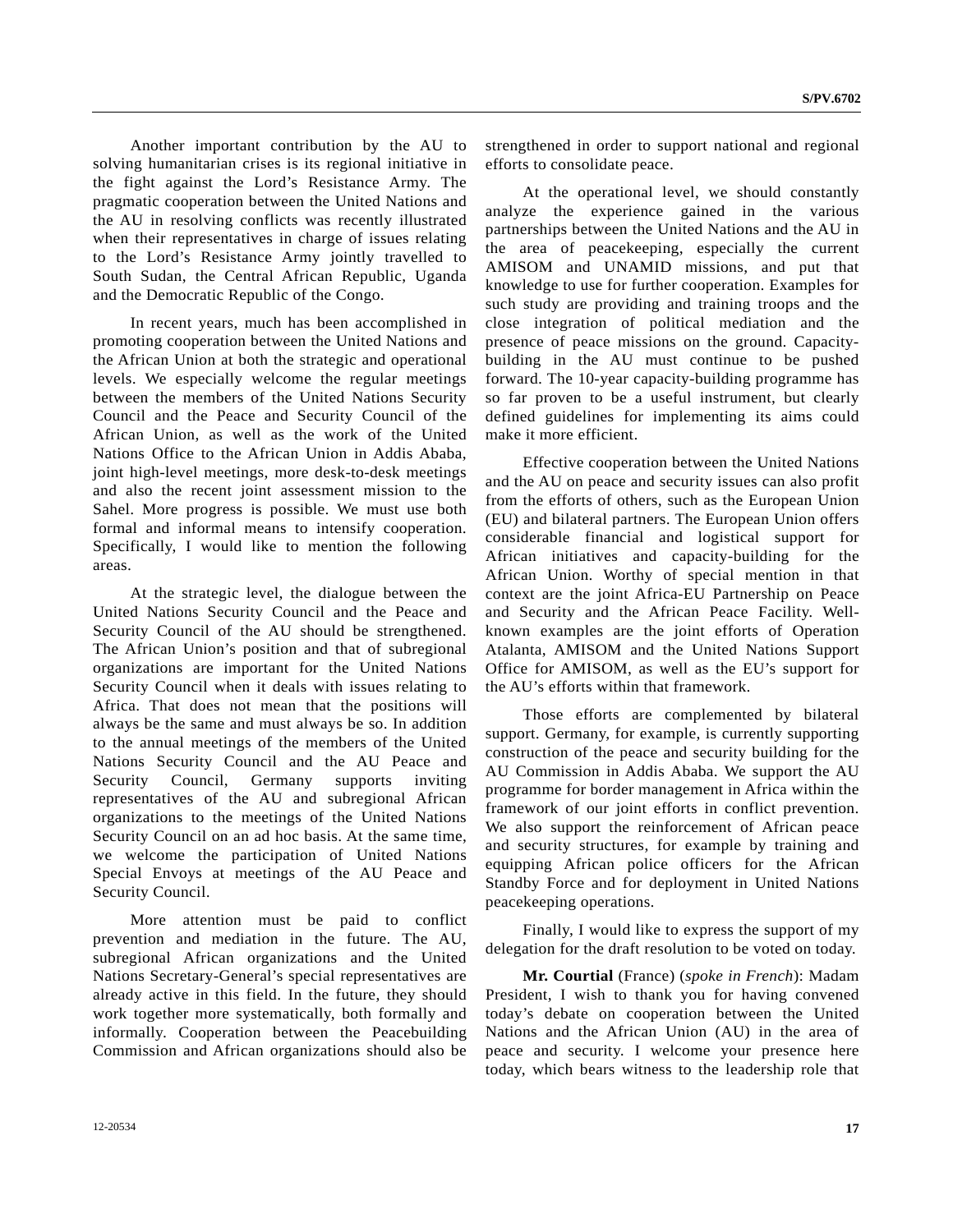South Africa intends to play in the Security Council. I wish also to extend my thanks to the Secretary-General for his presentation and for his report (S/2011/805), as well as to Commissioner Lamamra.

 I should like to make several observations. As you recalled, Madam President, almost two thirds of the discussions held in the Security Council pertain to Africa, and 80 per cent of all peacekeepers are deployed on the African continent. It is against that backdrop that the cooperation between the United Nations and the African Union in the area of peace and security has continued to grow.

 The African Union provides the United Nations with on-the-ground access. Its efforts in that respect bear witness to the fact that the continent is endeavouring to gradually shoulder responsibility for its own security, in accordance with the San Francisco Charter. For its part, the United Nations provides the African Union with legitimacy in the framework of the Charter as well as skills, resources and expertise that can provide support to missions charged with conflict prevention and management on the continent.

 Today all our efforts are focused on ensuring that that original partnership, which is fully in line with the spirit of Chapter VIII of the Charter of the United Nations, lasts and flourishes.

 The Secretary-General's report recalls that today conflict prevention, peacekeeping — in the strict sense of the word — and peacebuilding lie at the heart of the cooperation between the United Nations and the African Union. So as to ensure conflict prevention, the United Nations has established regional offices in Dakar and Libreville and has created partnerships with African organizations.

 The United Nations Office in West Africa is fully engaged in initiatives in the area of mediation and good offices, specifically in Guinea, the Niger and Benin, in systematic coordination with the African Union and the Economic Community of West African States.

 The new United Nations Regional Office for Central Africa, established in Libreville, is tasked with a similar role. Moreover, the African Union is involved in the assessment missions deployed on the ground by the United Nations in the face of the new cross-cutting threats, such as the recent ones in the Sahel region.

 In addition to its presence on the ground, the United Nations has strengthened the mediation capacities of the African Union by supporting the creation of a unit to that end within the African Union Commission. That cooperation has increased the capacities of the African Union, which today is carrying out complex mediation missions, particularly in Somalia and the Sudan, where the African Union High-level Implementation Panel, led by Mr. Mbeki, is addressing the settlement of pending disputes between Khartoum and Juba.

 In future, the challenge will be to better coordinate the respective mediation efforts of the United Nations and the African Union. The guidelines in this respect that are currently being drawn up will undoubtedly be useful in that context.

 The United Nations and the African Union are also cooperating in the conduct of peacekeeping operations. The African Union-United Nations Hybrid Operation in Darfur is playing a decisive role in the stabilization of the security and humanitarian situation. One of the challenges facing the mission is that it is governed by a chain of command that is split between the United Nations and the African Union. Experience has shown that strengthening day-to-day cooperation between the Secretariat and the AU Commission will improve the effectiveness of military personnel on the ground.

 In Somalia, the United Nations is providing significant logistical support to the African Union Mission in Somalia (AMISOM), which is tasked with supporting the Transitional Federal Institutions and the Somali security forces in the establishment of security in the country and in the implementation of the process of political transition. That technical cooperation is crucial to enabling AMISOM to carry out its mission in a particularly complex context and to counter the challenges posed by Al-Shabaab fighters.

 While the African Union is calling for increased United Nations support, we should nevertheless ensure that the options put forward not fall exclusively under the domain of security. The progress made by troops on the ground must be consolidated by the implementation of the political strategy by the Transitional Federal Government, backed by the international community, as the Security Council has recalled in several resolutions.

 The conduct of peacekeeping operations is, of course, interlinked with the issue of funding, in particular in the current, very difficult budgetary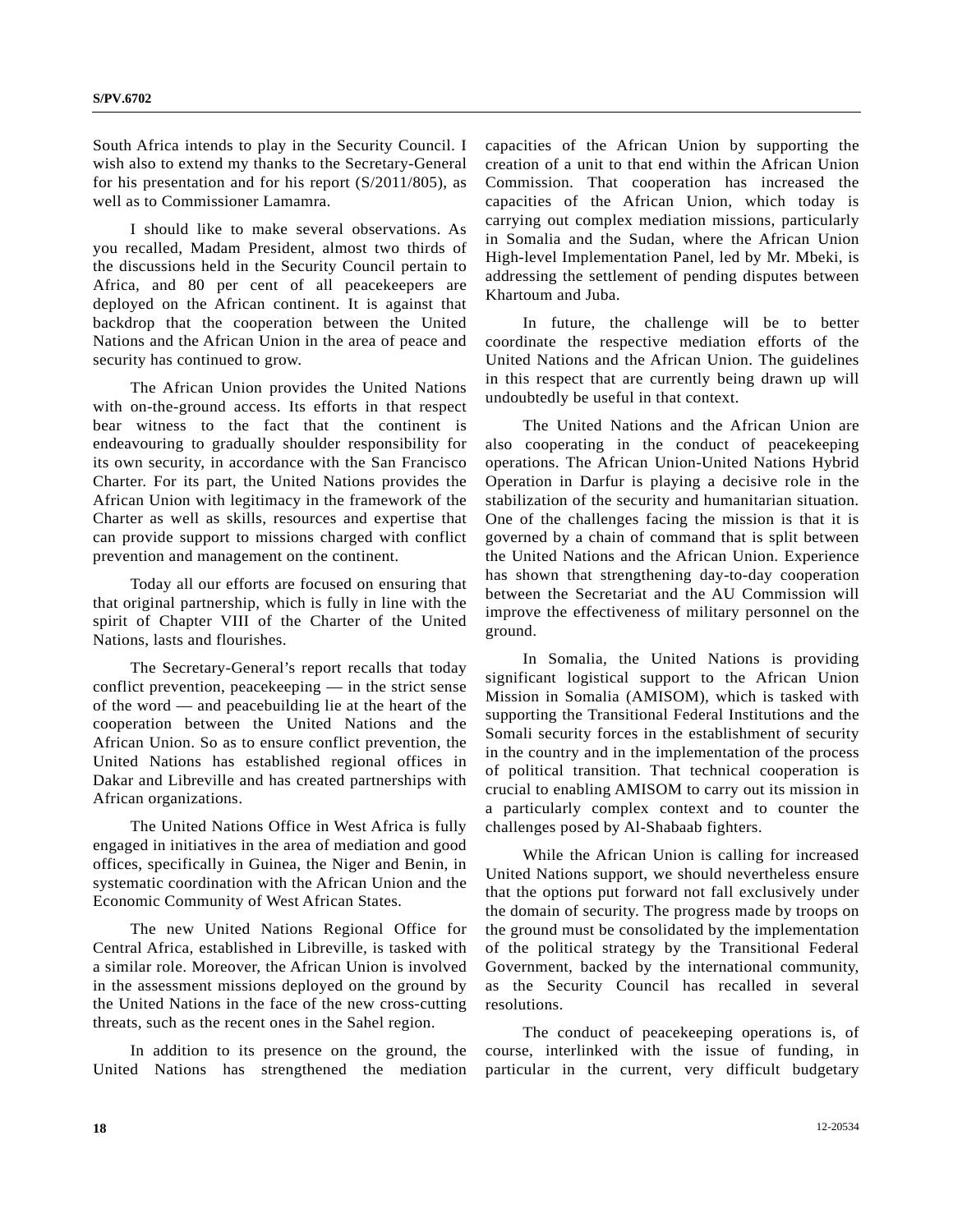context. Along those lines, we must seek improved operational effectiveness, in particular by strengthening the chain of command in such operations and by improving cooperation with troop-contributing countries.

 We also take note with interest of the efforts made by the African Union to reform its management methods and diversify its sources of funding for peacekeeping operations. The African Peace Facility provided by the European Union is an initial appropriate step in response to the request by the African Union for lasting and predictable funding for its operations. It is crucial that new players step up to the plate so as to guarantee the lasting nature of this funding.

 Peacebuilding should also be at the heart of cooperation between the United Nations and the African Union. In the Sahel, in West Africa and in the Great Lakes region, we have seen an increasing number of, and a growing interlinkage between, factors of instability, terrorism, trafficking and rebel activity, which undermine the security and integrity of States. Such challenges must spur us to continue to support security sector reform; disarmament, demobilization and reintegration initiatives; and the promotion of the rule of law.

 Here I should like to underscore the importance that France attaches to support for the holding of free, fair and peaceful elections. In the Central African Republic, the Democratic Republic of the Congo and South Sudan, the combined efforts of the United Nations, through its peacekeeping operations in the region and its Office in Libreville, and of the African Union in combating the Lord's Resistance Army (LRA) are yet another example of the cooperation between these two organizations.

 Regional participation is key to finding a lasting solution in the face of that threat. The recent adoption by the African Union of a strategy to combat the LRA is most welcome.

 Clearly, challenges to peace and security on the African continent are far from being homogenous. Thus increased cooperation between the United Nations and the African Union is essential. The contacts and meetings promoted by the Secretary-General between the Secretariat and the African Union Commission, as well as between the Security Council and the AU Peace and Security Council, fall within that framework and will, in keeping with the spirit of the Charter of the United Nations, guarantee the best possible coordination between the African Union and the United Nations. That is also the task of the new United Nations Office to the African Union.

 My country welcomes the progress made as a result of the cooperation between the United Nations and the AU and will continue to play an active role in supporting United Nations peacekeeping, as well as the African Union and subregional organizations in terms of both funding and training.

 As President Sarkozy stated during the Africa-France summit held in Nice last year, Africa must be a key player with respect to larger issues of peace, security and global equilibrium. France has taken action in that respect and hopes that in the framework of the necessary reform of the Security Council, Africa will assume its rightful place, including among the permanent members.

**Mr. Brites Pereira** (Portugal): I would like to start by thanking South Africa not only for giving us the opportunity to discuss this important issue, but also for President Jacob Zuma's presiding over the meeting. We are particularly honoured by this fact.

 Portugal believes that a strong relation between the United Nations and the African Union (AU) is critical to peace and security on the African continent. Portugal also strongly supports a greater role for the African Union and African subregional organizations in a context that embodies the principle of African ownership when dealing with the major challenges of the continent.

 In that regard, I wish to thank the Minister for Foreign Affairs of Kenya and Commissioner Lamamra for their very useful statements. We are also grateful for the report of the Secretary-General (S/2011/805), which provides us with a very useful update on AU-United Nations cooperation in the fields of peace and security. It contains useful conclusions and lessons learned, as well as recommendations on the way forward. It shows us that we still have much to do together to ensure that the existing mechanisms and practices are used to their full potential.

 The further development of the AU institutional and political role is unstoppable. The reinforcement of the United Nations presence in Addis Ababa is the recognition of the AU's progressive affirmation as a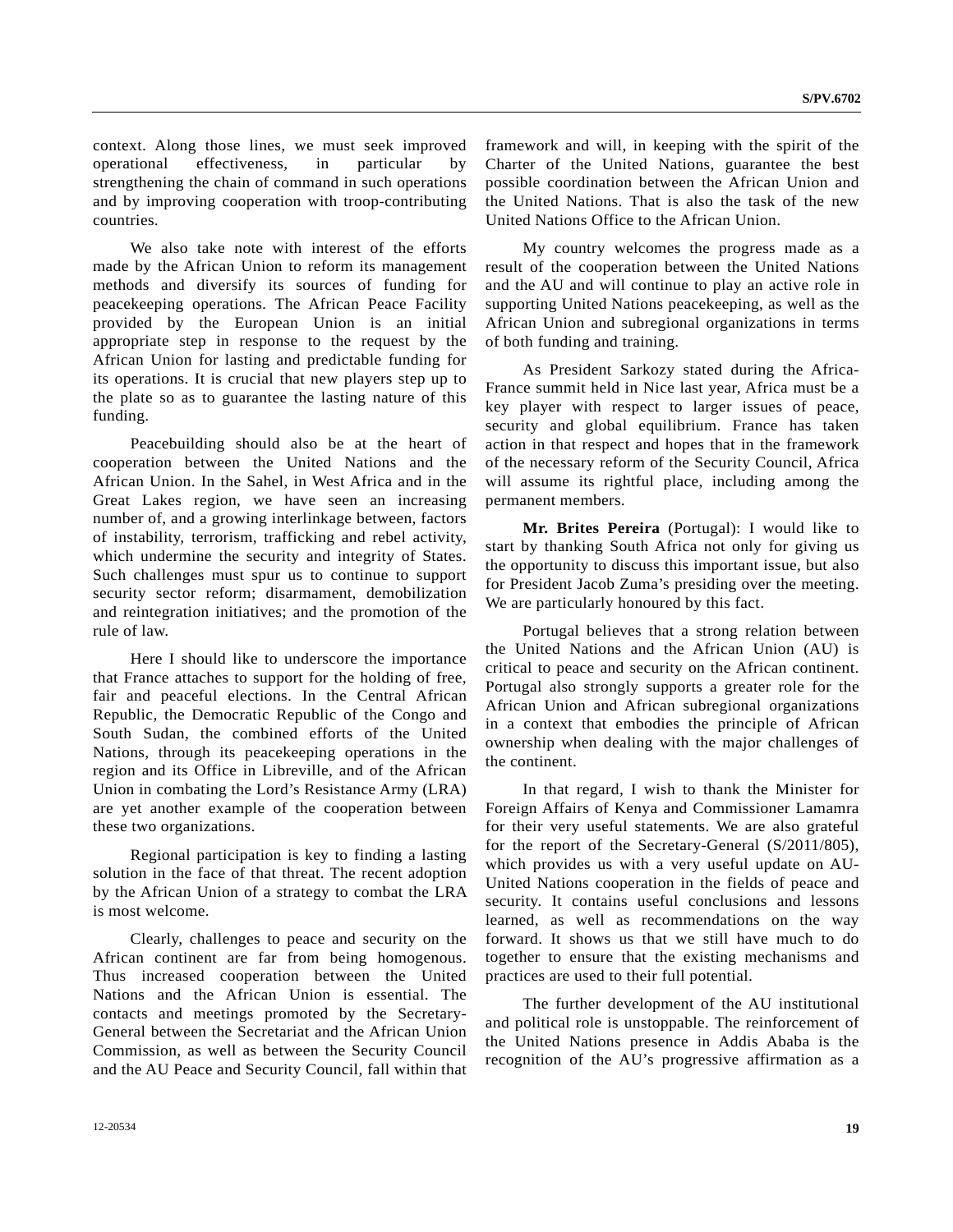leader organization and indispensable player in African peace processes. It also represents a serious effort to make United Nations interaction with the AU more coherent and efficient. Let us not forget that roughly two-thirds of the issues addressed by the Security Council pertain to Africa. As such, the views of the African Union should be adequately taken into consideration in the decision-making process of the Council.

 In addition, the ongoing dialogue between the Security Council and the African Union Peace and Security Council is critical in that regard. We need to make sure that that dialogue is more substantive and productive. We could achieve that by identifying more clearly the issues of common concern to both bodies, be they country situations or cross-cutting issues. Key among those are human rights, democracy, the rule of law, the defence of women and children in conflict and post-conflict situations, and effectively addressing sexual violence in armed conflicts, especially by bringing the perpetrators to justice. We should also look more carefully at how we can improve the efficiency of our preventive diplomatic initiatives, which should be geared towards more coordinated action.

 During its presidency of the Security Council last November, Portugal promoted a debate on new challenges to international peace and security (see S/PV.6668), which feature regularly on the agendas of both the Security Council and the African Union Peace and Security Council. The outcomes of such discussions must be fed into the larger United Nations-AU dialogue, as they will enhance our understanding of and response to specific African security concerns.

 Another important aspect of the United Nations-AU relationship is the further development of the African Union's capacities, which should include the areas of mediation and conflict prevention. The African Union and subregional organizations are often much closer to conflict situations on the continent than anyone else and enjoy privileged access to local actors. Those are clear advantages when trying to prevent tensions from escalating into conflict. The United Nations and other international partners, such as the European Union, should thus continue to support the capacities of the African Union. In that regard, the full implementation of the 10-year capacity-building programme is clearly a priority.

 Portugal also strongly supports international efforts aimed at strengthening the various dimensions of the African Peace and Security Architecture. Through our active participation in the Africa-European Union Strategic Partnership, we have consistently advocated European financial and technical assistance for African initiatives in the peace and security fields.

 On that score, let me underline the important contribution of regional arrangements to peacekeeping, in accordance with Chapter VIII of the Charter. We strongly encourage enhanced cooperation between the United Nations Office to the African Union and the African Union when planning and conducting peacekeeping operations in Africa, as well as on any other initiatives that seek to improve the interoperability between the United Nations and the African Union. Accordingly, we welcome the recently published AU report, detailing its strategic vision on the partnership between the African Union and United Nations in peace and security matters.

 We note that the African Union-United Nations Hybrid Operation in Darfur and the African Union Mission in Somalia (AMISOM) are two models of concrete peacekeeping cooperation between the United Nations and the AU. We have learned many lessons from those two experiences, but there is still room for improvement. Meetings such as yesterday's on AMISOM (see S/PV.6701), bringing together key partners from the AU and the United Nations, as well as representatives of countries that contribute troops to AMISOM, are fundamental in that joint learning process. In that way, we will ensure that the strategic dialogue between the two Councils translates into effective operational cooperation on the ground.

 Finally, we underscore the fact that contradictory signals from international actors are likely to prolong conflict and delay peaceful solutions in Africa. Stronger United Nations-AU cooperation and a better use of existing channels between those two organizations are clearly the only way to ensure coherence and to avoid the duplication of efforts. Indeed, they are the only way to ensure the effective response of the international community to crises, including when they occur on the African continent. Let us all work together to make sure that that is so.

**Mr. Liu Guijin** (China) (*spoke in Chinese*): China appreciates the initiative of South Africa to hold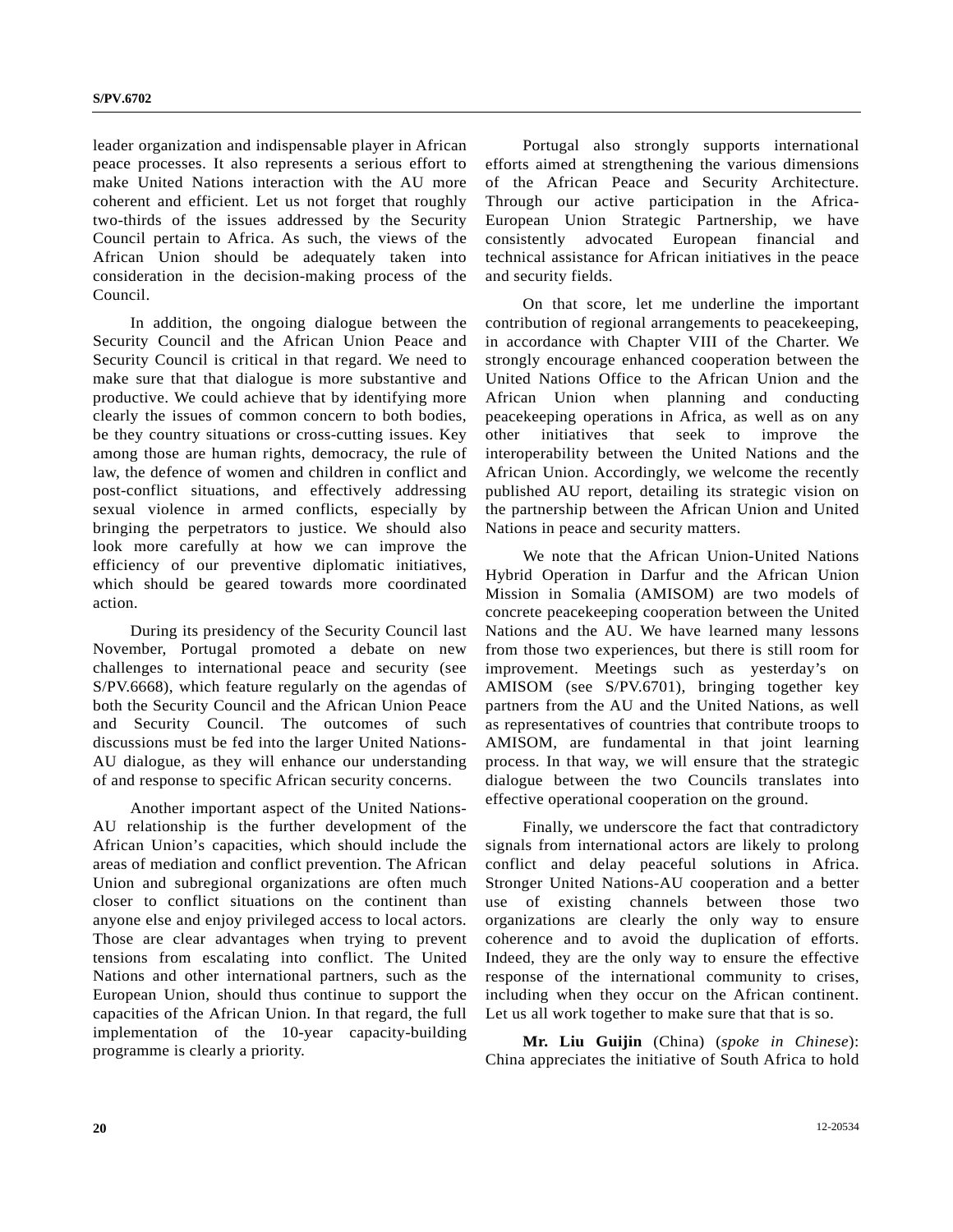today's high-level meeting on the United Nations-African Union (AU) partnership. We are convinced that this meeting will further strengthen the strategic partnership between the United Nations and the AU, build consensus and bolster efforts to resolve conflicts in Africa and to achieve peace and security on the continent.

 In June 2008, during its presidency of the Council, South Africa convened a high-level meeting on strengthening cooperation between the United Nations and regional organizations, in particular the African Union (see S/PV.5868), at which broad consensus was reached on establishing a strategic partnership between the United Nations and the African Union. Over the past three years, thanks to the concerted efforts of all parties, cooperation between the United Nations and the AU has increased and yielded effective results.

 Various forms of exchange and cooperation mechanisms have been established between the Security Council and the AU Peace and Security Council and between the United Nations Secretariat and the AU Commission. With the assistance of the United Nations, the AU has strengthened its internal mechanism and capacity-building, and cooperation between the two sides has led to progress on issues such as Darfur and Somalia and enhanced peace and security in Africa.

 However, it should be noted that Africa remains the continent with the highest number of conflicts and the most fragile security situation. Faced with a plethora of interconnected traditional and non-traditional security threats, constrained by its capacity and lack of resources, the AU finds itself unable to cope with all the challenges alone. It is of even greater concern that some AU peace efforts in recent years have not received the timely and effective support of the international community and failed to achieve the anticipated results. That is detrimental to the long-term development of the United Nations-AU partnership.

 The international situation is now undergoing complex and profound changes. The prosperity and future of countries have never been as closely interlinked as today. Under such circumstances, peace and security in Africa have a direct impact on the interests and well-being of each and every member of the international community. Helping Africa to deal

with global challenges is not only the unshirkable responsibility of the international community, it is also in the common interests of all parties. As the most universal, representative and authoritative intergovernmental organization in the world, the United Nations has a unique role to play in supporting and assisting Africa. It should work hand in hand with the AU to build on the results of, and increase, the existing cooperation in order to make a greater contribution to peace and development in Africa. In that connection, China wishes to make the following proposals.

 First, we should take full account of the importance of Africa and continue to increase input in the continent. In recent years, the United Nations and the international community have increased their investment in Africa, but it still falls short of the huge demand from Africa. Against the backdrop of a bleak global economy, with countries facing fiscal contraction, it is becoming increasingly difficult for the international community to increase assistance to Africa. Nevertheless, we should still view Africa from a strategic and long-term perspective and fully understand the significant impact of African peace and development on the prosperity and security of the world as a whole. We need to address African issues with a greater sense of urgency and continue to increase input in Africa. The United Nations and the international community should heed the views of African countries and earnestly address their concerns. The United Nations should continue to mobilize funds, optimize the allocation of its resources and give priority to efforts aimed at building peace and security in Africa.

 Secondly, African efforts to resolve African issues should be strongly supported. In recent years, African countries have actively engaged in settling conflicts in Africa. The relevant African countries and the AU have played their role in the settlement of the Libyan crisis. China highly commends the leadership of South Africa and of His Excellency President Zuma in that regard. We believe that many African issues have complicated causes and involve the interests of many parties. As a regional organization built and led by Africans, the AU has a better understanding of those situations. Moreover, African parties are generally very cautious about external interventions. They are more likely to accept peace and mediation efforts from fellow Africans. In that regard, the international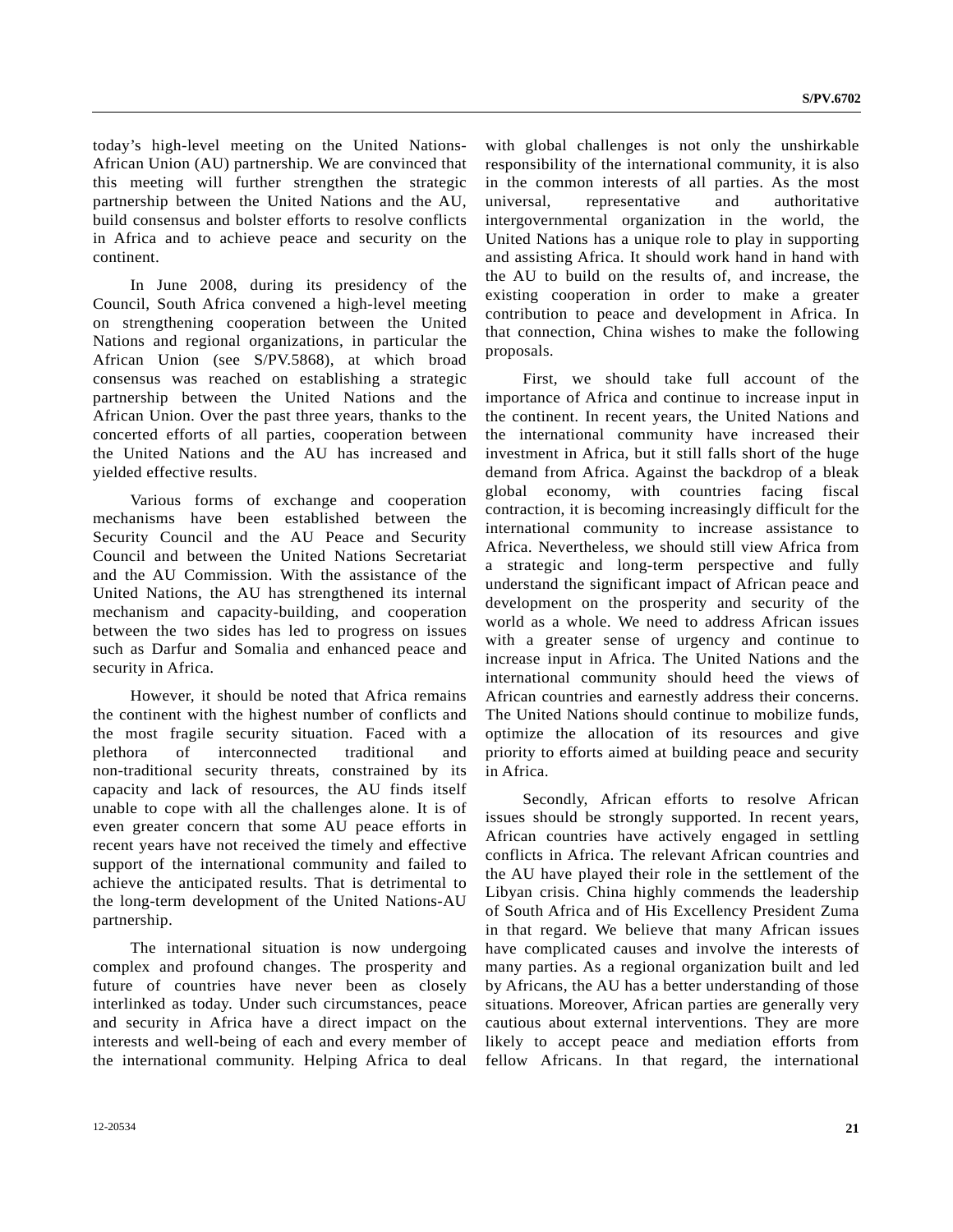community should have faith in the wisdom and experience of African people, take into full account the opinions of the AU and provide all manner of support to the AU in its efforts to carry out mediation, good offices and peacekeeping missions. We encourage the United Nations and the AU to increase communication and coordination so as to give full play to their comparative advantages.

 Thirdly, we should assist the AU in strengthening capacity-building. As a Chinese saying goes, it is better to teach one the skill of fishing than to offer him fish. In the long run, peace and development in Africa mainly relies on the efforts of the AU and African countries themselves. The AU, however, is constrained by insufficient capacity in human resources, material and financing. The UN and the international community should respond sincerely to the legitimate requests of the AU and strengthen cooperation with the AU in personnel training, institutional development, the sharing of information and experience, the management of resources, logistic support and other areas. In the meantime, the United Nations should enlist other countries in providing assistance. In recent years, the United Nations has undertaken some active exploration and gained positive experience providing assistance to the African Union Mission in Somalia and the African Union-United Nations Hybrid Operation in Darfur. Such exploration and experience merit timely study, assessment and dissemination.

 China highly values its friendly relations and cooperation with the AU. The development of our friendly relations has gained momentum in recent years. China appreciates and fully supports what the AU has done to resolve hotspot issues in Africa, and has provided financial and material assistance to the AU. China will continue to work with the international community to support the close strategic and cooperative relationship between the United Nations and the AU, and make its contribution to African peace and security.

**Mr. Esaw** (Togo) (*spoke in French*): I would like to join the Secretary-General and previous speakers in thanking the South African presidency of the Security Council for the organization of this debate on the important issue of the cooperation between the United Nations and the African Union (AU) in the maintenance of international peace and security. I also welcome the presence in the Chamber of His Excellency President Jacob Zuma of South Africa to preside personally over this debate, thereby illustrating his country's adherence to the principles of cooperation between the United Nations and regional organizations, especially the African Union. The presence here today of representatives of the African Union and subregional economic communities is testament to the high degree of attention that such cooperation enjoys in the daily management of United Nations and African Union affairs.

 The latest comprehensive and very informative report (S/2011/805) of the Secretary-General on that cooperation, which is rooted in Chapter VIII of the Charter of the United Nations, should be commended. My delegation welcomes it. The report addresses the crucial issues on which that cooperation is based, namely, ensuring peace and security through peacekeeping and peacebuilding operations; security sector reform; the protection of civilians; humanitarian efforts; and human rights. More than just cooperation, as the report repeatedly highlights, this is about a partnership. The report also indicates that the two organizations acknowledge a shared responsibility in the maintenance of international peace and security on the African continent, even as it is understood that, in accordance with Chapter VII of the Charter, the primary responsibility in that regard falls above all on the United Nations and, in particular, the Security Council.

 That partnership has taken root throughout the years, with joint efforts having been undertaken that have produced conclusive results. The establishment, in July 2010, of the United Nations Office to the African Union was aimed at strengthening cooperation and coordination between the two organizations in the area of peace and security. The establishment, on 25 September 2010, of an AU-United Nations working group on peace and security reflected the desire to strengthen the strategic partnership covering various areas, including the protection of civilians and human rights. The coordination that took place at the highest levels last year on the situations in Côte d'Ivoire, Libya, the Sudan, South Sudan and Somalia, which continues today, illustrates the desire of the United Nations, in cooperation with the African Union, to find peaceful ways to resolve many crises and conflicts on the African continent, which makes up more than 60 per cent of the issues on the agenda of the Security Council.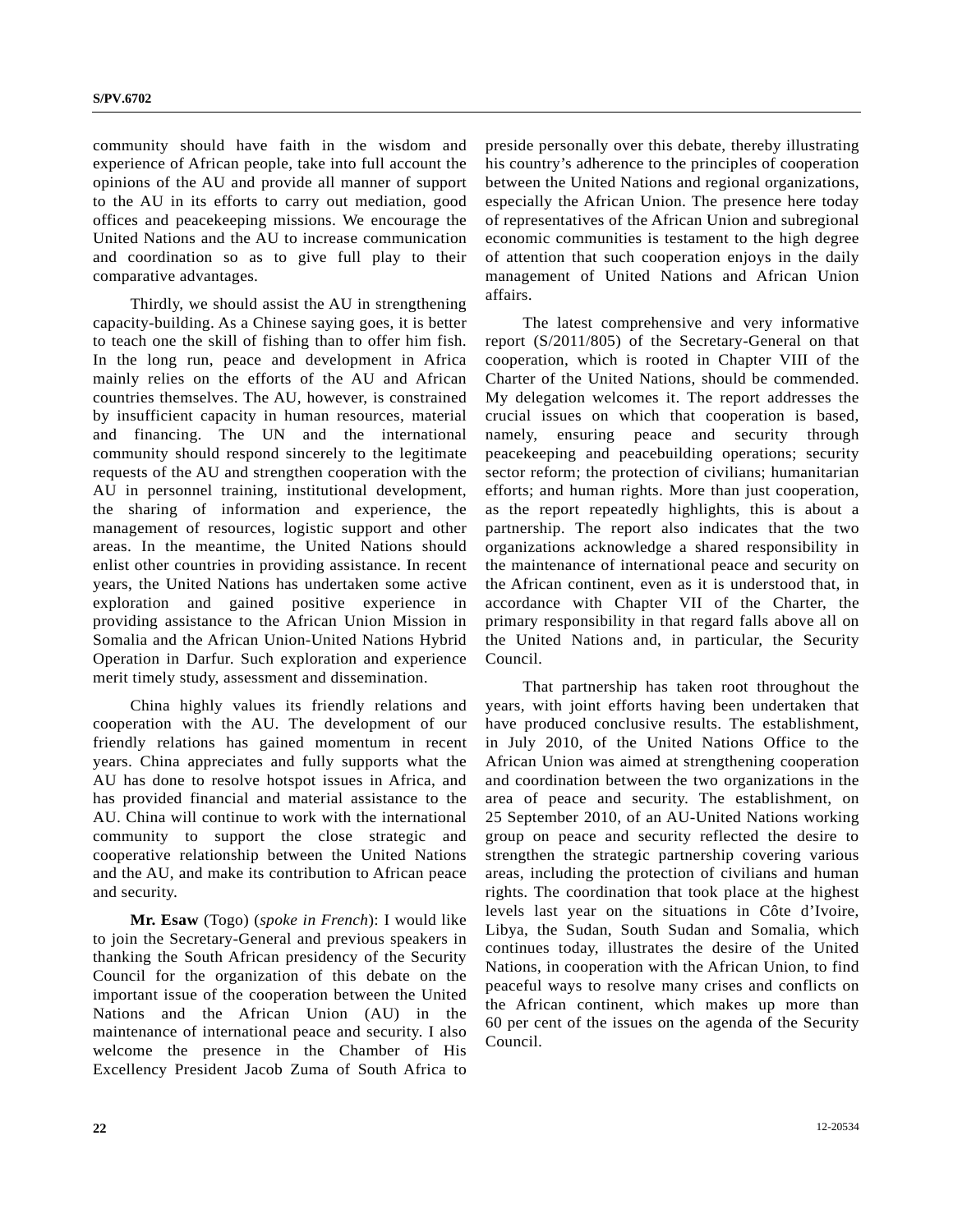It is by drawing lessons learned from past experience and from the cooperation between the two organizations with regard to peacekeeping operations on the African continent, as was the case with the African Union Mission in Somalia (AMISOM) and the African Union-United Nations Hybrid Operation in Darfur (UNAMID), that this strategic partnership takes on its full significance.

 Indeed, with respect to AMISOM, the frequent lack of coordination, delays in mobilizing logistical support and inadequate financial resources have long been at the very heart of the Mission's mixed results. Although the situation may have changed, it remains true that AMISOM continues to experience all sorts of difficulties.

 My country believes that one aspect of the United Nations-AU partnership that should be a priority is cooperation in conflict prevention and mediation. In presidential statement S/PRST/2010/14, adopted following the open debate of 16 July 2010 (S/PV.6360) organized by the Nigerian presidency on the instruments of preventive diplomacy, notably in Africa, the Security Council deemed it necessary to make cooperation between the United Nations and regional and subregional organizations in Africa closer and more operational in order to create regional and national capacities to use the instruments of preventive diplomacy, including mediation, data collection and analysis, early warning mechanisms, prevention and peacemaking.

 From a subregional perspective, the Economic Community of West African States (ECOWAS) has long made prevention, mediation and the peaceful settlement of disputes a pillar of its policy. The adoption in 2001 of an additional protocol on democracy and good governance was part and parcel of such efforts. We welcome the active role being played by the United Nations Office for West Africa in that initiative, pursuant to its mandate. In the final analysis, preventive diplomacy remains by far the most costeffective of all peacekeeping activities because it is less expensive and allows the use of weapons to be avoided. It should therefore be favoured.

 The most recent report of the Secretary-General on the activities of the Office (S/2011/811) notes its many activities, organized jointly with ECOWAS, on matters as diverse as drug trafficking, piracy at sea, organized crime and the proliferation of all manner of

weapons, in particular in the Sahel. The United Nations has developed improved cooperation with the African Union and subregional organizations in these areas in recent years. The fight against these scourges must be stepped up.

 My country welcomes the establishment of a similar office in Central Africa on 1 January 2011. The United Nations Regional Office for Central Africa became operational on 2 March of that year. The security problems encountered in that region require the United Nations ongoing presence.

 Another important aspect of United Nations-AU cooperation is the protection of civilians. In helping the African Union to develop guidelines in that field, the Department of Peacekeeping Operations has shown that peacekeeping operations have made such protection a priority. The training of troops in the implementation of the guidelines should be extended and supported financially.

 As we have seen, there are many areas in which cooperation exists between the United Nations and the AU. Progress has been made, but much remains to be done. The United Nations and the African Union have therefore agreed to create a series of mechanisms, including the joint support and coordination mechanism within the framework of UNAMID.

 Despite such efforts to coordinate the activities of both organizations in order to allow them to manage crises more efficiently, certain shortcomings remain in United Nations-AU cooperation. The management of the Ivorian and Libyan crises last year demonstrated the dysfunction between the two organizations, and in particular the Security Council and the AU Peace and Security Council. The prevarication concerning the action to be undertaken in those crises was very harmful to the populations involved. Decisions must be taken jointly and responsibilities defined in serious situations.

 Clearly, the need for the participation of regional and subregional organizations in the settlement of conflicts is irrefutable. Regional actors play a crucial role, because subregional organizations have their own conflict-settlement mechanisms based on the cultural and social particularities of the countries and regions in crisis. The rules they establish for conflict prevention must be observed on a priority basis.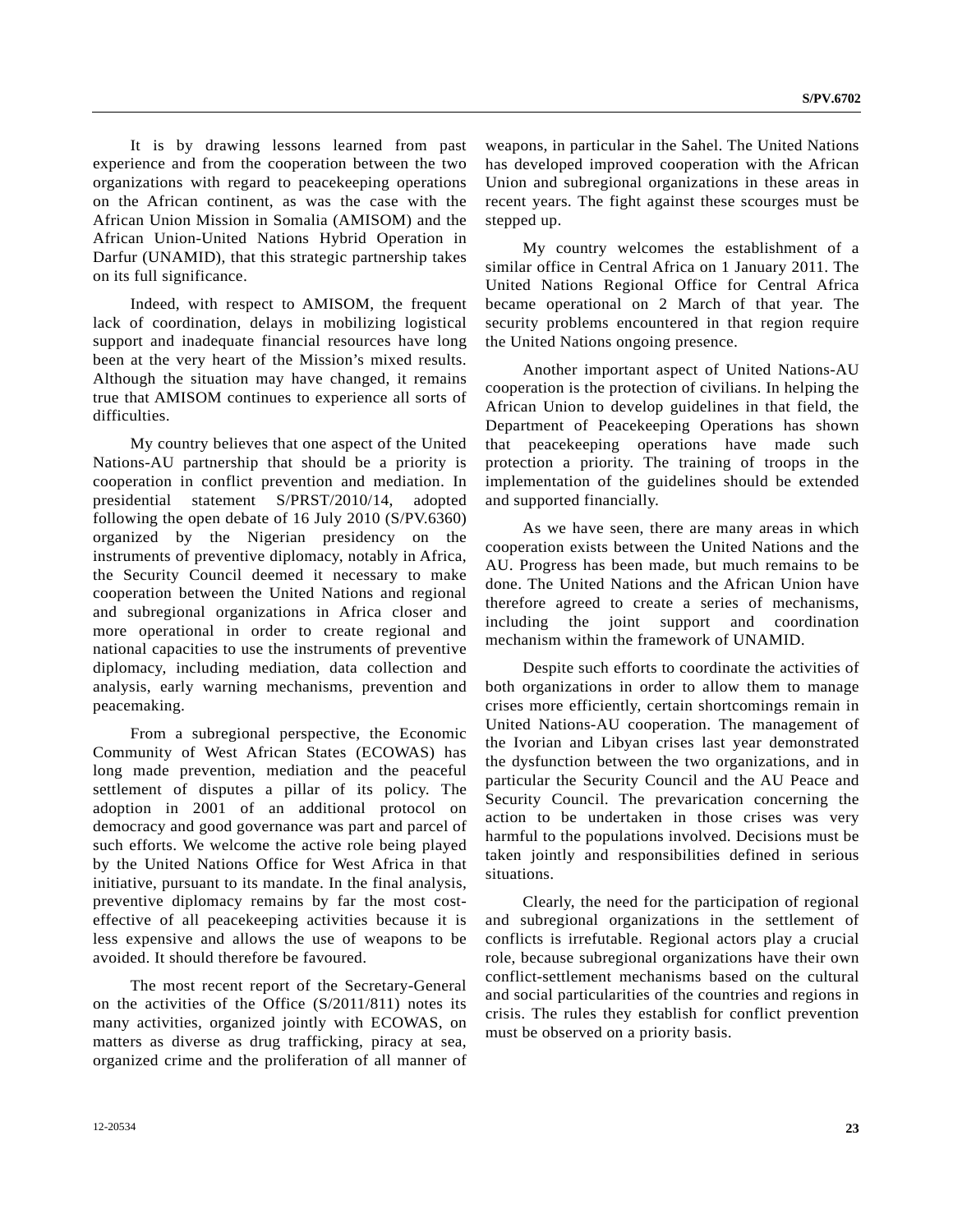My country firmly believes that the opinions of regional and subregional actors must guide the joint action of the AU Peace and Security Council and the Security Council. Our organ, which has the primary responsibility for the maintenance of international peace and security, must be attuned to the needs of the regional and subregional organizations, including regional economic communities, and avoid getting bogged down in speculation, which is harmful not only to the Council's authority, but also to the lives and security of people in distress.

 Another problem facing United Nations-AU cooperation is the lack of sufficient resources to support the peace operations established by the African Union. AMISOM is often cited as one example of that. While Somalia has experienced an unprecedented situation for the past 20 years, the efforts of the international community still fall short of what is needed to resolve that lengthy conflict. The displacement of people within that country and the thousands of refugees in neighbouring countries are the result of the crisis. Wishing to solve the problem of refugees and the hungry without settling the basic conflict could be considered the equivalent of trying to cauterize a wooden leg.

 In the light of all these observations, we need to strengthen the partnership between the United Nations and the African Union, especially with respect to the challenges raised by new threats to international peace and security. I refer in particular to terrorism and transnational organized crime in the Sahel, and to piracy at sea, which threatens the peace and security of the countries of West Africa and on the Gulf of Guinea. In both cases, capacity-building and the allocation of financial resources are crucial challenges to be addressed by the partnership between the United Nations and the AU and subregional organizations.

 We also believe that a clear definition of complementarity and subsidiarity, as well as the predictable allocation of resources, would help to make the partnership between the two organizations more effective. Togo sincerely hopes that today's debate will be an opportunity for the Security Council to strengthen and promote the bases of its necessary cooperation with the African Union Peace and Security Council with a view to taking more effective, coordinated and swift action in peacekeeping and the management of crises on the continent.

**Sir Mark Lyall Grant** (United Kingdom): I thank you, Madam, for scheduling the discussion on relations between the United Nations and regional organizations. President Zuma's presence earlier, together with that of the Secretary-General, Commissioner Lamamra and other honourable ministers, underlines the importance of the issue. I believe that it is also one of the most important strategic challenges facing the Security Council.

 Since the Security Council last debated this topic, the United Nations and regional organizations have worked increasingly closely on matters of peace and security. While mindful of the Security Council's primary responsibility, the United Kingdom supports efforts to further enhance relations between the Council and regional organizations on peace and security.

 That is not always straightforward. We have seen in the past 12 months major differences of substance between the League of Arab States and the African Union, two separate regional organizations, on Libya. There have also been differences of approach between subregional and regional organizations, such as between the Economic Community of West African States and the African Union on Côte d'Ivoire and between the Intergovernmental Authority on Development and some members of the African Union on Eritrea. Such complexities cannot be swept under the carpet.

 The relationship also needs to be taken forward in a manner consistent with the Charter of the United Nations. Efforts should make the most of the complementarities between the United Nations and individual regional organizations. Such organizations often have comparative strengths, such as their knowledge of social, ethnic, historical and political issues in their regions and their ability to convene regional States. That is particular true for subregional organizations.

 The situation surrounding issues of peace and security are diverse. Each needs to be dealt with on a case-by-case basis, which calls for an emphasis on timely communication and consultation and the avoidance of procedures that are inflexible in the face of varied and urgent challenges.

 While underlining the importance that the United Kingdom attaches to the United Nations relationship with all regional organizations — including, of course,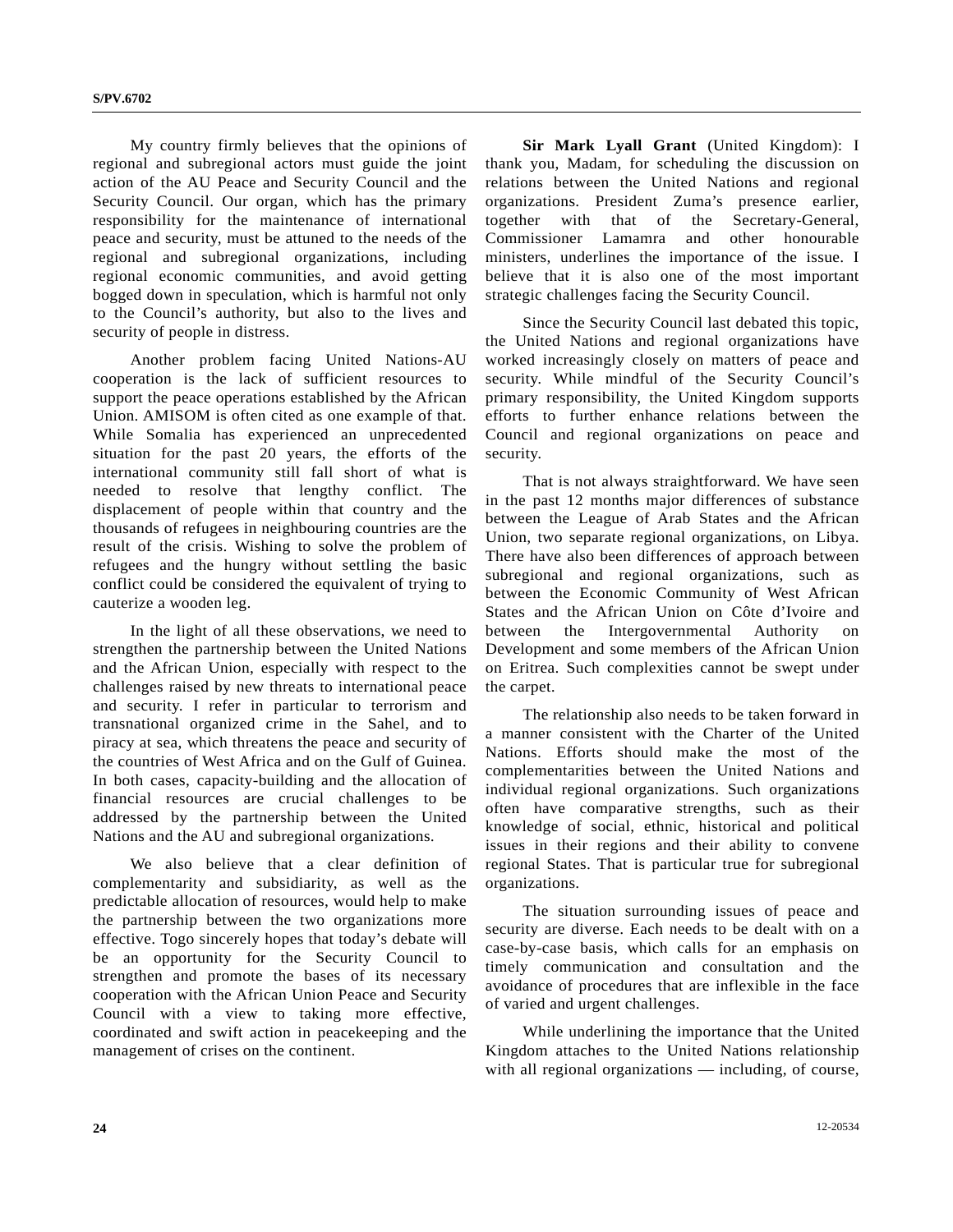the European Union — I would like to concentrate today on the United Nations relationship with the African Union, a relationship that the United Kingdom has sought to encourage.

 We believe that good progress has been made. The African Union and Africa's subregional organizations have been among the most active in pursuing peace and security. The United Nations and the African Union have together worked effectively in many countries across the continent. But, equally, there have been cases, such as that of the Sudan, where managing the complexities of the United Nations/African Union relationship has proved challenging.

 The United Nations/African Union relationship is becoming deeper and more productive. We have seen increasing cooperation on the institutional relationship, capacity-building and peacekeeping. I would like to comment briefly on each of those areas in turn.

 On the institutional relationship, I welcome the intensified cooperation between the Secretariat and the African Union Commission. I also welcome the annual meeting between the Council and the African Union Peace and Security Council. As Ambassador Rice has pointed out, those meetings have not always been easy, but it is right that they should be a forum for substantive discussion, enabling us to be aware of each other's perspectives. I encourage the two presidencies and Secretariats to ensure that such meetings are well prepared.

 Capacity-building needs to be at the heart of the relationship between the United Nations and the African Union and its subregional organizations. That is essential if those organizations are to deliver on the responsibilities they have assumed for peace and security on the continent and to build on the progress that has been made in developing the African Peace and Security Architecture. In that context, I reaffirm the United Kingdom's commitment to support the 10 year capacity-building programme.

 Finally, let me turn to peacekeeping led by the African Union. Yesterday, we heard a briefing from African Union Commissioner Lamamra on the African Union Mission in Somalia (AMISOM), a mission that plays a critical role in efforts to establish peace and stability in Somalia. The United Kingdom is grateful for the efforts and the courage of the AMISOM troops. We look forward to the Secretary-General's

recommendations on AMISOM later this month, and we are ready to lead a constructive Security Council response to those recommendations.

 Peacekeeping missions such as AMISOM have benefited from developments in the relationship between the United Nations and the African Union. By linking operational support and capacity-building, the United Nations Office to the African Union has provided assistance in real time that will also deliver in the long term. The European Union and bilateral donors have made very significant contributions in that regard, including supporting the development of the African Standby Force. The first operational deployment by the Eastern African Standby Force has been made in support of AMISOM and is being closely supported by the United Kingdom.

 Looking ahead, I would like to conclude with three recommendations. First, a one-size-fits-all approach to the institutional relationship is unrealistic. The relationship developed with one regional organization should not set a precedent for relations with others. The first step would be for the Security Council to give a fuller consideration to all the issues involved at a Security Council retreat.

Secondly, we would like to see greater cooperation on early warning and rapid preventive diplomacy between the United Nations and the African Union and other organizations, such as the European Union and the Arab League. With their unique geographical insight, regional organizations have a key role to play in early warning and mitigating the risks of conflict through preventive diplomacy. Greater donor coordination of capacity-building support will facilitate regional organizations' efforts in those areas.

 Finally, while noting that regional organizations have primary responsibility for securing human, financial, logistical and other resources for their organizations, the United Kingdom would like to encourage international partners to enhance the predictability, sustainability and flexibility of financing regional organizations when they undertake peacekeeping under a United Nations mandate. In offering that support, our focus should be on improving effectiveness and efficiency and on building a culture of accountability, transparency and professionalism.

 The United Kingdom supports the draft resolution to be adopted at the end of today's debate (S/2012/25). We have, however, concerns about some of the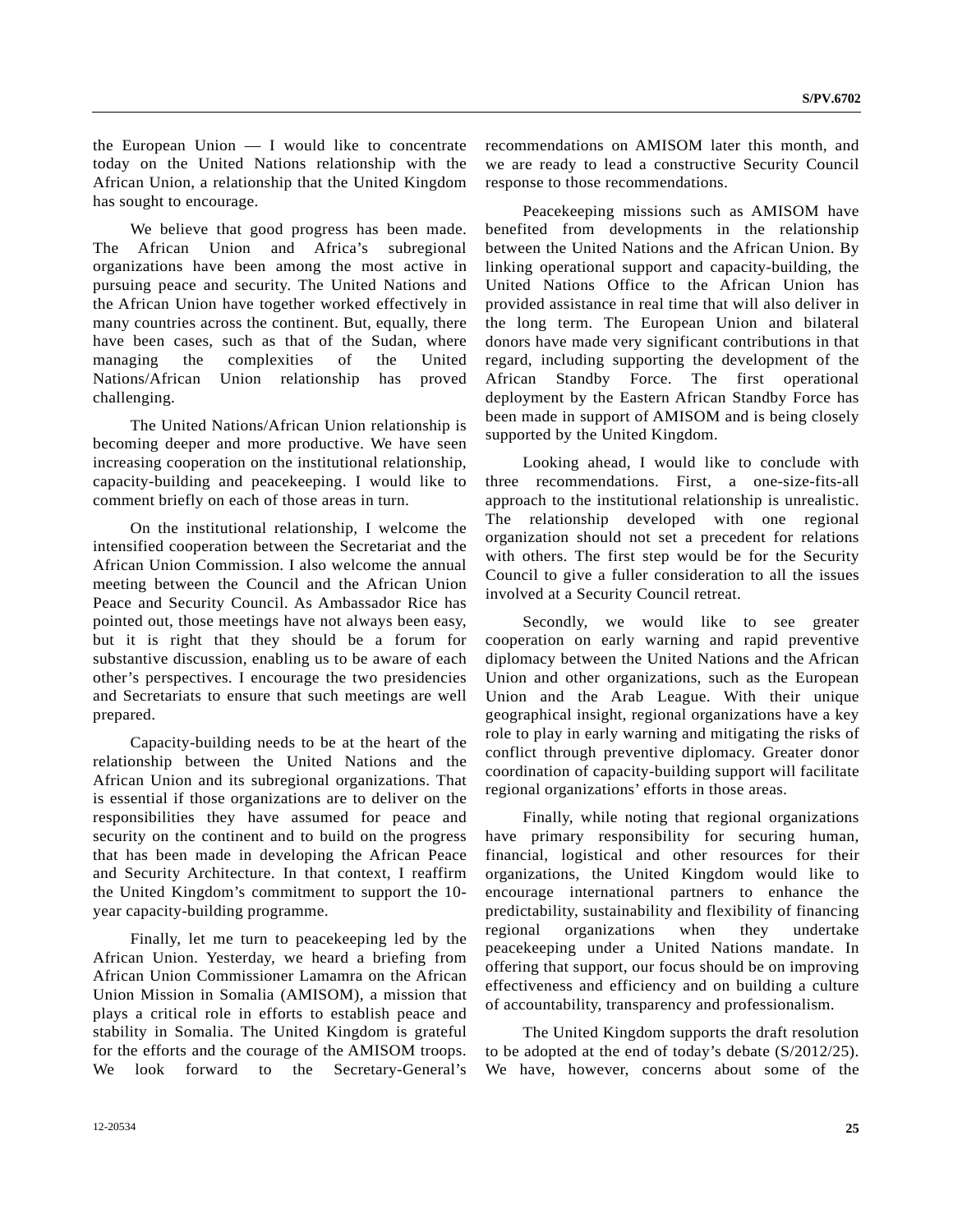ambiguities in the text as a result of the somewhat hurried negotiation process. I shall be making an explanation of vote to clarify our position on those points.

**Mr. Churkin** (Russian Federation) (*spoke in Russian*): Madam President, we are pleased to welcome you as you preside over today's meeting of the Security Council. We welcome the participation at today's meeting of President Jacob Zuma, Secretary-General Ban Ki-moon, African Union (AU) Commissioner Ramtane Lamamra, and the Chair of the AU Peace and Security Council, Mr. Moses Wetangula.

 The African Union and subregional organizations in Africa are playing an increasingly active role in the settlement of conflicts and crises on the continent, demonstrating the preparedness and ability to shoulder responsibility for resolving their issues. We are pleased to note that they attach great importance to the political and diplomatic settlement of conflicts. In many cases, that has won significant results. In particular, many mediation efforts undertaken by retired and active African politicians have proven their effectiveness. In other cases, very useful and constructive proposals have been put forward, but by no fault of African partners have not been acted upon.

 The effectiveness of multilateral approaches to settling contemporary crises should logically lead the United Nations to develop a partnership with the African Union. Such cooperation must be underpinned, first and foremost, by Chapter VIII of the United Nations Charter, which assigns to the Security Council the primary responsibility for maintaining international peace and security, while underlining the complementarity of United Nations efforts and those of regional organizations, and encouraging each to draw on its own comparative advantages. We are convinced that scaling up such partnerships will significantly bolster the global capacity to respond to crises and promote peace on the African continent through, inter alia, early warning of crises, their timely settlement and post-conflict rebuilding.

 We believe it important to further and actively step up the African Union's initiatives on the continent in preventive diplomacy and the peaceful settlement of disputes. Of particular relevance in that regard is the implementation of the 10-year capacity-building programme for the African Union. We hope for tangible, practical results, from the establishment of a

continental system of early warning and the African Standby Force, which would be able to react swiftly to emerging crises in African countries, with the participation, if necessary, of the Security Council. It is important to provide dynamic assistance in bolstering the African peacekeeping toolkit and establishing a pan-African security architecture so as to ensure that mechanisms of conflict settlement and prevention on the continent are fully exploited.

 Russia supports the growing independent role of African organizations in maintaining peace on the continent and has consistently called for the steps taken by the African Union in that regard to be backed by the authority of the Council. Against that backdrop, it is encouraging to note the consistently evolving forum of partnership between the United Nations and the African Union.

 Hybrid peacekeeping forces in Darfur are effectively operating under the auspices of the United Nations and the AU. Active efforts are being made to move the Darfur peace process forward and overcome the issues between the Sudan and South Sudan. A cooperation mechanism to resolve the situation in Somalia has been launched. Those are examples of innovative models of cooperation, which can and must be drawn upon in the future, provided that the necessary improvements are made.

 We support the Secretary-General's proposal for the United Nations Secretariat and the AU Commission to prepare joint assessments and recommendations, which would be used in taking decisions on crises in Africa, as was the case, for example, with the Councilmandated African Union-United Nations Hybrid Operation in Darfur.

 An important component of coordination could be the United Nations Office at the AU headquarters in Addis Ababa. Given the unique purview of the Security Council, which under the United Nations Charter is tasked with the primary responsibility for the maintenance of peace and security, we advocate the further development of practical cooperation between the United Nations Security Council and AU Peace and Security Council so that targeted solutions can be identified. Those solutions would frame that cooperative relationship and ensure that emerging military and political crises on the continent are met with swift, agreed and effective responses.